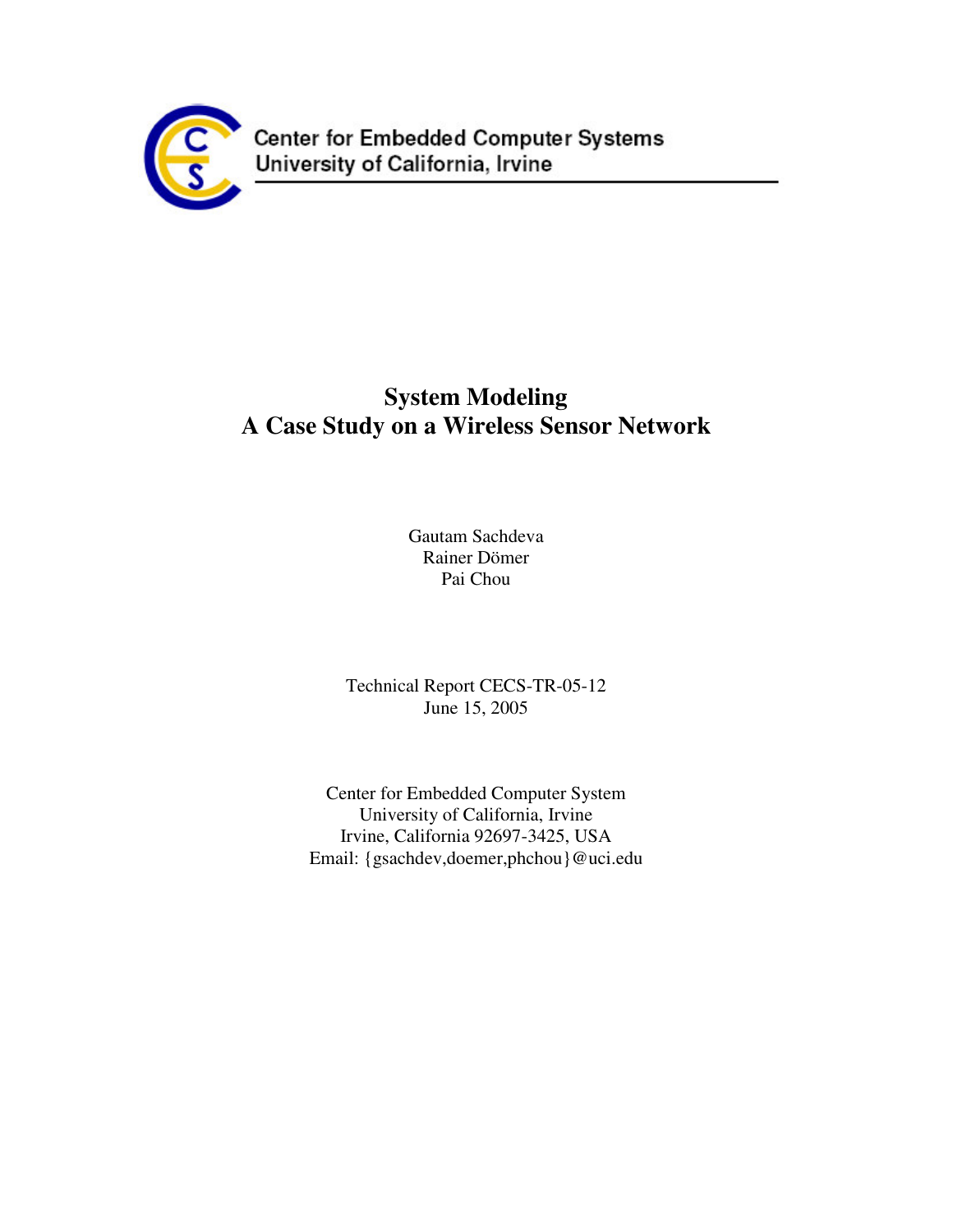## **System Modeling A Case Study on a Wireless Sensor Network**

Gautam Sachdeva Rainer Dömer Pai Chou

Technical Report CECS-TR-05-12 June 15, 2005

Center for Embedded Computer System University of California, Irvine Irvine, California 92697-3425, USA Email: {gsachdev,doemer,phchou}@uci.edu

#### **Abstract**

System modeling in a large extent is a matter of handling abstract and possibly incomplete information and trying to evaluate different solutions based on the system model. The ease with which a system can be modeled depends on the semantics and syntax of the language used. At present, there is no complete language available for entire system *modeling but there are few System-Level Design Language's (SLDL) that are being used for following system-level* design methodology. In this project, we have modeled a wireless sensor network system in SLDL to determine if SLDL can be used for system modeling. This report gives details of the project, results & conclusions arrived during the *project as well as the limitations of SLDL for entire system modeling.*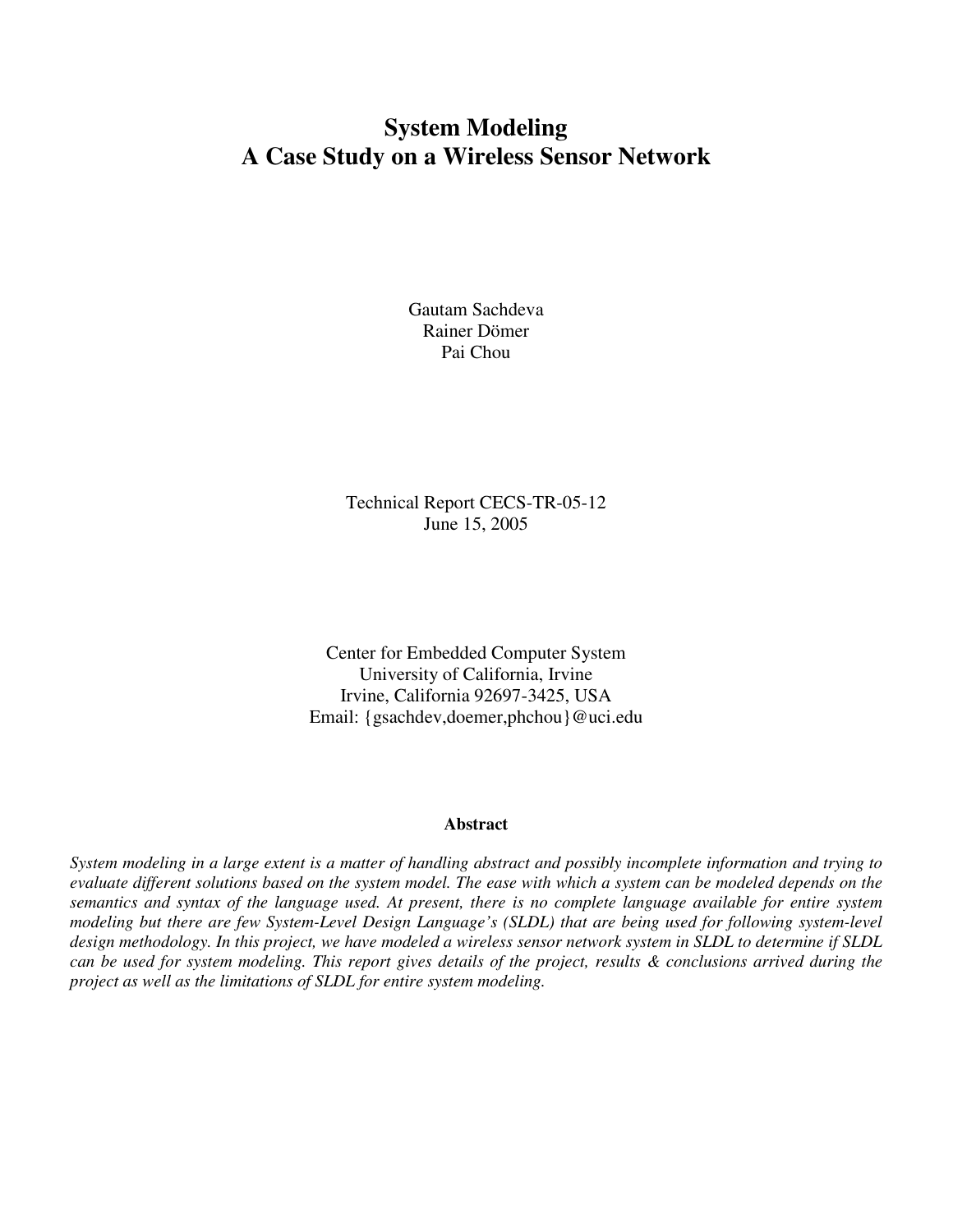## **Contents**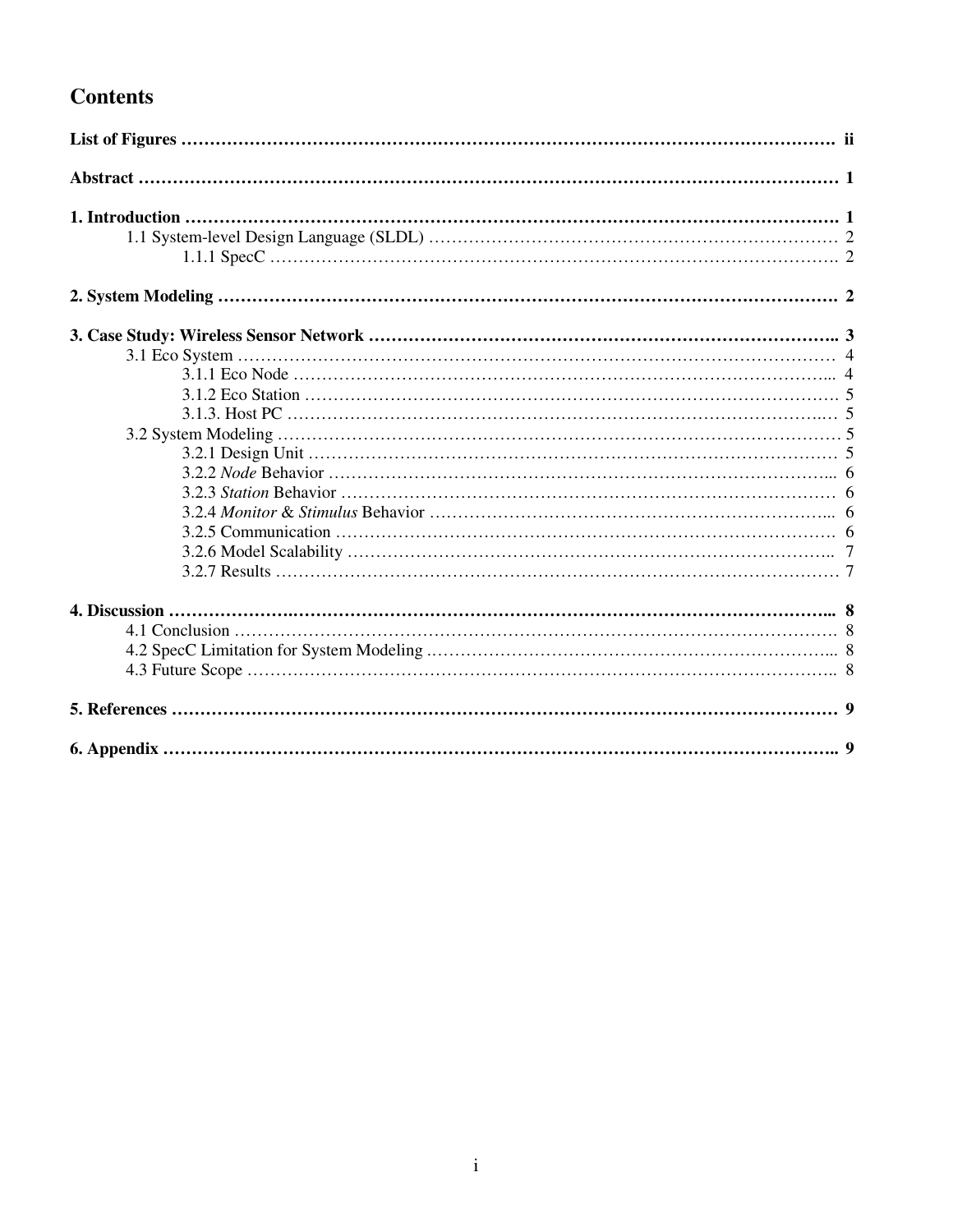# **List of Figures**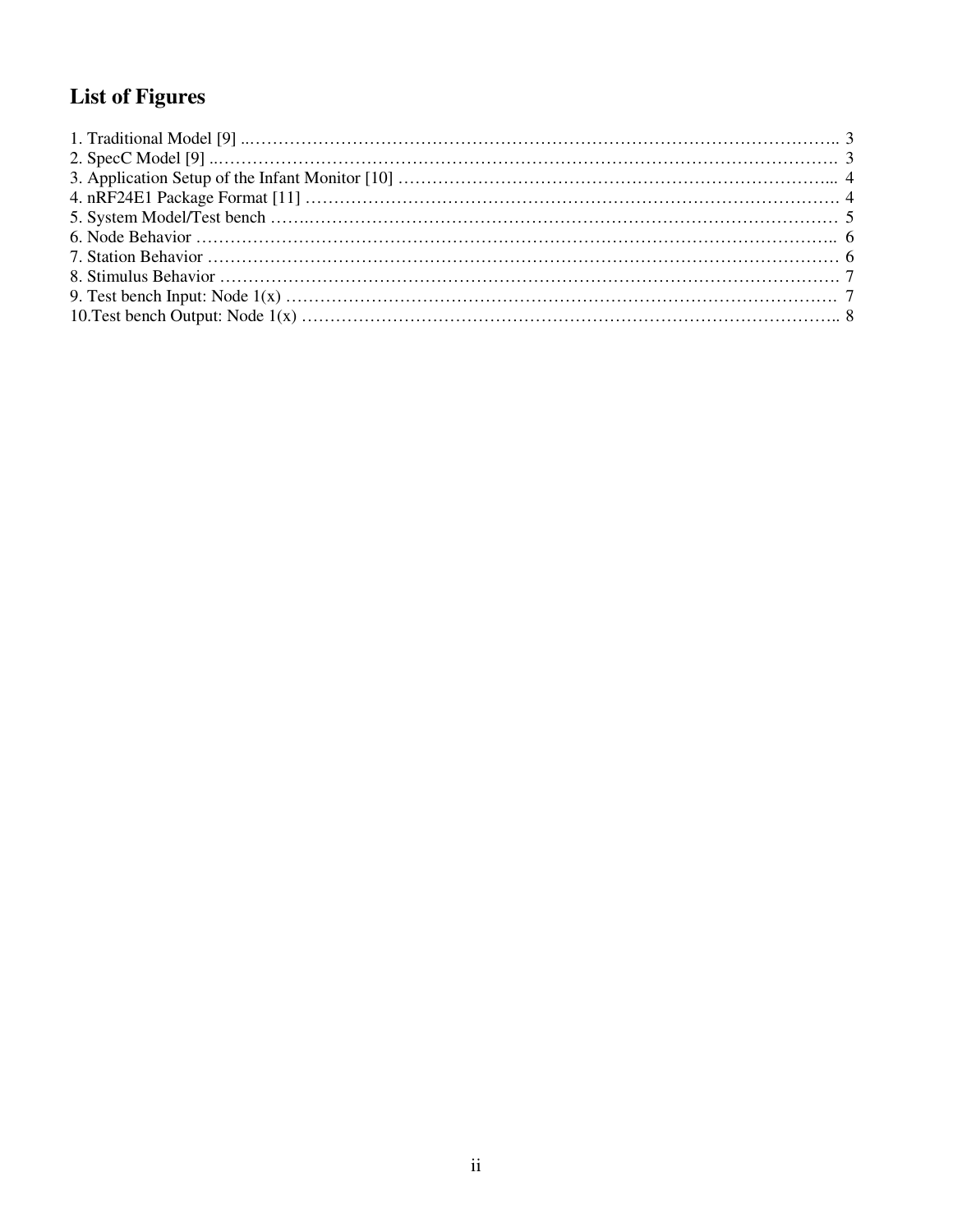## **System Modeling A Case Study on a Wireless Sensor Network**

Gautam Sachdeva, Rainer Dömer and Pai Chou Center for Embedded Computer System University of California, Irvine Irvine, California 92697-3425, USA Email: {gsachdev,doemer,phchou}@uci.edu

#### **Abstract**

*System modeling in a large extent is a matter of handling abstract and possibly incomplete information and trying to evaluate different solutions based on the system model. The ease with which a system can be modeled depends on the semantics and syntax of the language used. At present, there is no complete language available for entire system modeling but there are few System-Level Design Language's (SLDL) that are being used for following system-level design methodology. In this project, we have modeled a wireless sensor network system in SLDL to determine if SLDL can be used for system modeling. This report gives details of the project, results & conclusions arrived during the project as well as the limitations of SLDL for entire system modeling.*

## **1. Introduction**

Embedded computing systems have grown tremendously in recent years, not only in popularity, but also in their complexity. With the ever increasing complexity and time-to-market pressures in the design of embedded systems, both industry and EDA vendors are trying to move the design to higher levels of abstraction, in order to cope with these issues, new methodologies that emphasize re-use at all levels of abstraction are a "must" [1]. At higher level, there is no difference between hardware and software and the complexity in terms of number of objects to be handled reduces. An embedded system at the lowest level consists millions of transistors, which reduces to only thousands of components at the register-transfer level (RTL). Furthermore, RTL components are grouped together at the algorithm level. Moving another higher level, the so-called system-level, the one system is composed of only few components which include microprocessors, special-purpose hardware units, memories and busses. Finally at the highest level, the entire system consists of many subsystems. There is always a tradeoff between the level of abstraction and accuracy. A higher abstraction level implies low accuracy, and vice versa.

A system consists of components from heterogeneous design domains which must be integrated. Multiple design domains must be considered and analog, digital, MEMs and optics represent only a few domains where embedded system originates. Multilanguage solutions are required for the design of heterogeneous systems where different parts belong to different application classes e.g. control/data or continuous/discrete. The main problem that needs to be solved when dealing with multilanguage design is the refinement of communication between heterogeneous subsystems[2]. The use of a multilanguage specification requires new validation techniques able to handle a multiparadigm model. Instead of simulation we will need cosimulation and instead of verification we will need coverification. Additionally, multilanguage specification brings about the issue of interfacing subsystems which are described in different languages.

The goal of any language designed to support system modeling must be to bring together heterogeneous information in a common language environment. Central to these problems is that different design domains employ radically different knowledge in their representation and reasoning about models. The language must provide modeling support for different design domains employing semantics and syntax appropriate for those domains. At present, there is no complete language available for system modeling but work for developing such a language is in progress. One such language being developed is system modeling language (SysML) [3]. SysML is a new general-purpose modeling language based on UML that can be used for specifying requirements, system structure and functional behavior but SysML doesn't support complete testing, comprehensive verification and validation or fully executable functional behavior. These gaps will be addressed in the future versions of SysML.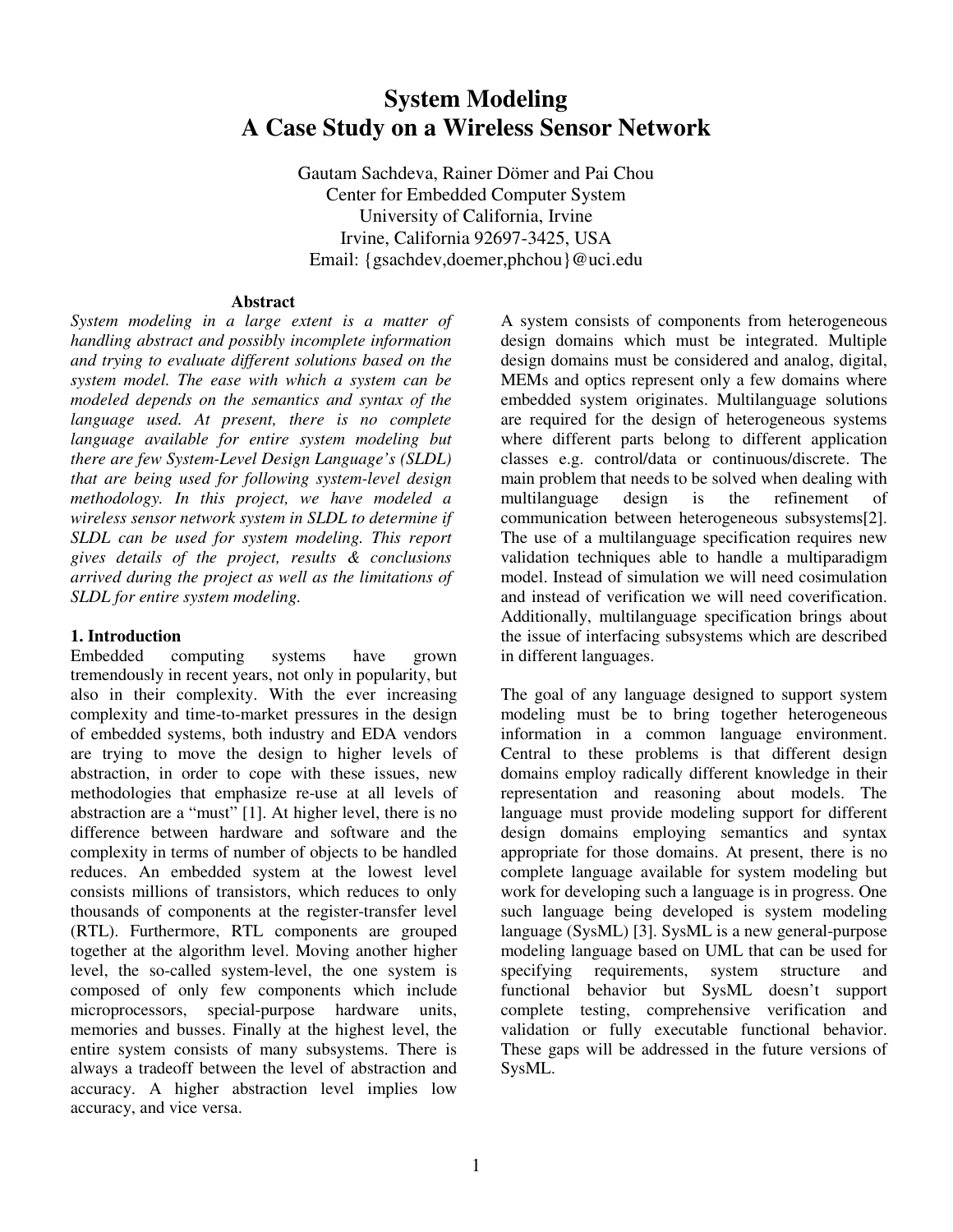Though there is no specific C/C++ based language that supports system modeling but there are few System-Level Design Languages (SLDL) that support top-down system level design methodology. Unlike the traditional single semantics languages, the SLDL provides a collection of interacting domain theories for describing systems facets. In this project we have used SpecC (SLDL) for modeling wireless sensor network system.

## **1.1 SLDL**

System-level specification model are written in SLDLs which can be used to model complex systems consisting of hardware and software components. Though it is possible to model designs in any of the programming languages, the choice of a good SLDL is a key in reducing the effort required in writing the specification model. A good SLDL provides native support to model both hardware and software concepts found in embedded system designs. A good SLDL provides native support to model concurrency, pipelining, structural hierarchy, interrupts and synchronization primitives. They also provide native support to implement computation models like sequential, FSM, FSMD and so on, apart from providing all the typical features provided by other programming languages. In general a SLDL requires two essential attributes: 1) it should support modeling at all levels of abstraction, from purely behavioral un-timed models to cycle accurate RTL/ISS models, and 2) the models should be executable and simulatable, so that functionality and constraints can be validated.

The following languages are popular choices for writing specification model: VHDL [4], Verilog [5], SystemC [6], and SpecC [7]. VHDL and Verilog are primarily Hardware Description Languages (HDLs) and hence are not suitable to model software components. SystemC implements system level modeling concepts in the form of C++ library. It can model both hardware and software concepts and thus is a good candidate for system level design.

SpecC is another major candidate for system design. Being a true superset of ANSI-C, it has a natural suitability to describe software components. It has added features like signals, wait, notify etc. to support hardware description.

## **1.1.1 SpecC**

The SpecC language was specifically developed for the specification and design of digital embedded systems, including hardware and software portions. Built on the top of the ANSI-C programming language, the SpecC language supports concepts essential for embedded systems design, including behavioral and structural hierarchy, concurrency, communication, synchronization, state transitions, exception handling, and timing. Since SpecC is a true superset of ANSI-C, so every C program is also a SpecC program [7].

The SpecC language provides a minimal, well-defined set of orthogonal constructs that precisely cover the concepts identified in embedded systems in a one-toone fashion. These constructs are defined in detail in the SpecC language reference manual [8]. It should be emphasized that the concepts supported by the SpecC language cannot be extended by the user. While this intuitively sounds like a limitation, it is actually an important feature of the language. Having a fixed and well-defined set of constructs in the language is of crucial importance for the development of CAD tools because tools need to "understand" the semantics of each construct in order to be able to support the particular concept.

Note that this is contrast to other approaches, such as SystemC, where the extendability of the language (adding user-defined classes with special functionality) is part of the methodology. While such language extendability can be easily supported in simulation (after all, it is just C++ code to be compiled), this leads to significantly higher complexity. Moreover, support of such extensions by general synthesis and verification tools becomes impossible.

## **2. System Modeling**

The language used for system modeling must be able to support specification, analysis, design, verification and validation of a broad range of complex systems. These systems may include hardware, software, processes and subsystems. The key representation of any system is a block diagram and the ease with which a system can be represented in block diagram depends on model supported by the language.

Block diagram consists of a set of blocks and a set of interconnections between the blocks. The blocks in the diagram represent components which perform a particular function or computation. Also, the blocks can communicate with each other through interconnection. Hence, each block performs two main functions, namely computation and communication [9].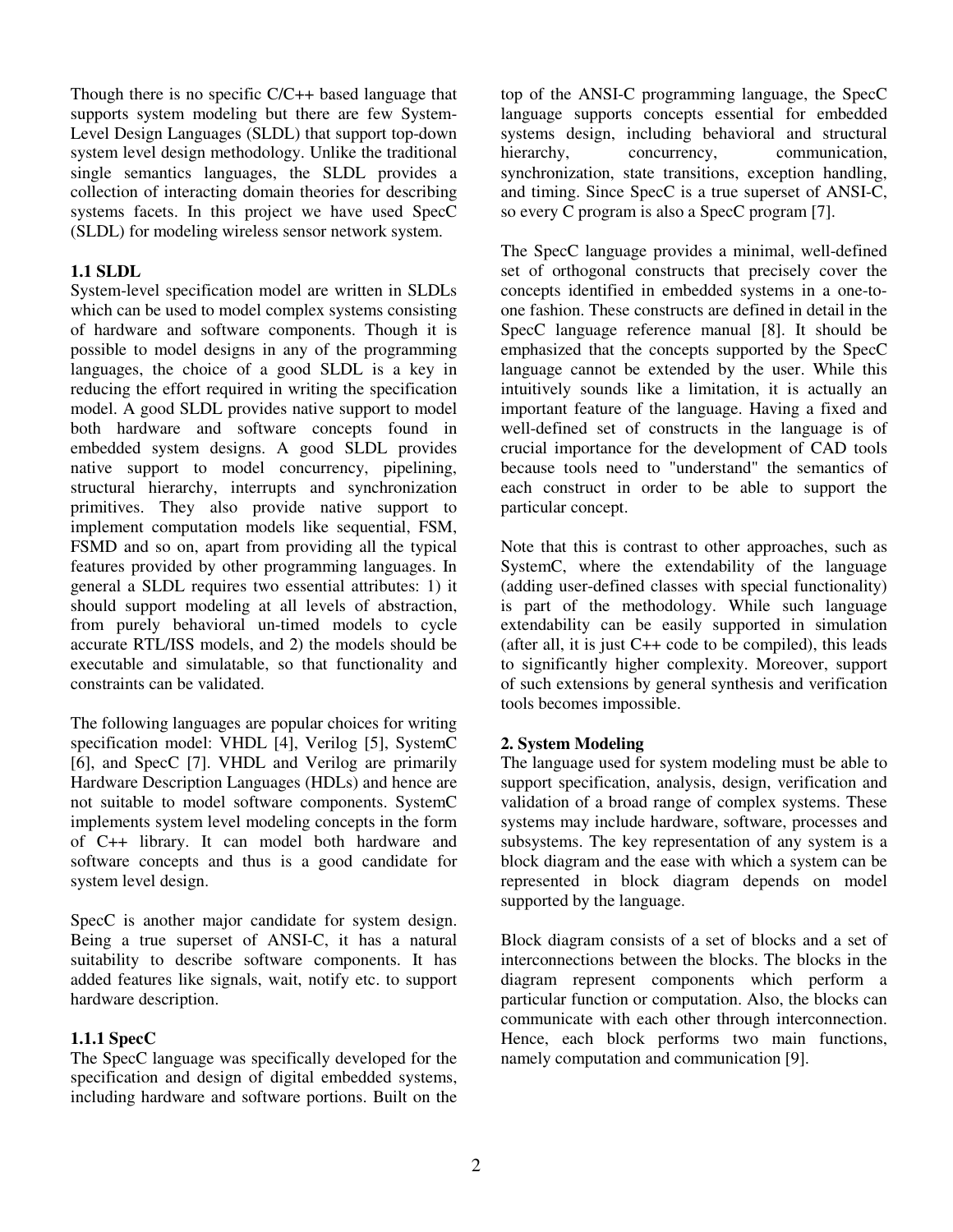In traditional model, Figure 1 [9], such as in VHDL or Verilog the processes (represented as blocks) contain code for both communication and computation. Because communication and computation are freely intermixed in the code, they cannot be identified by any tool. As a result, it is not possible to automatically change the communication protocol when design constraints change. On the other hand, it is also impossible to automatically switch to a new algorithm to perform the computation.



Figure 1 Traditional Model [9]

In SpecC model, as shown in Figure 2 [9], communication and computation are clearly separated. Computation is encapsulated in behaviors and communication is encapsulated in channels. Behaviors only contain computation and in order to communicate, the behaviors call the functions provided by the connected channel.



Figure 2 SpecC Model [9]

As a result of the separation of communication and computation, the SpecC model supports "plug and play". The communication protocol can be easily exchanged by the use of another channel with compatible interfaces, whenever this is desirable in the design process. In the same manner, the behaviors can also be exchanged with others, without affecting the communication protocol.

SpecC Reference Compiler (SCRC) includes a standard channel library that supports a set of standard channels for communication. These channels provide well-known mechanisms for synchronization, resource management and communication. Some of the channels included in the SpecC standard channel library are listed below. *Semaphore channel* is used for providing protected access to shared resources between

different behaviors. *Queue channel* defines a type-less, fixed-size queue that can be used by any number of sender and receiver behaviors. *Handshake channel* is used for providing safe one-way synchronized communication between sender and receiver behavior. *Double Handshake Channel* provides a 2-way handshake channel for type-less data transfer between sender and receiver behaviors. SpecC standard channel library provides number of more channels, and they are listed in the SpecC language reference manual [8]. Though SpecC standard channel library includes many channels, at this time, the list is not complete and several channels are still missing from the library.

## **3. Case Study: Wireless Sensor Network**

As mentioned before, the aim of this project was to determine whether a SLDL can be used for entire system modeling. In this project, we selected SpecC (SLDL) for system modeling for a number of reasons. First, models defined in SpecC can be easily validated through simulation. Second, it supports structural hierarchy in the style of standard block diagram. Structure is represented as a hierarchical network of behaviors and channels. Third, it also supports behavioral hierarchy by providing well defined constructs such as *par*, *fsm* and *pipe*. Hence, behaviors can be executed sequentially, concurrently or in a pipelined fashion. Fourth, SpecC Model separates the computation and communication as is the case for every real system. Moreover, SpecC provides SpecC standard channel library that includes implementation of various channels. And since SpecC is the superset of C, therefore it's easy to learn.

In order to determine if SpecC is suitable for entire system modeling, we wanted to model a system that is complex enough to determine the capabilities of a language for system modeling. We selected a wireless sensor network system, Eco System [10], for this purpose due to the fact:

- 1.Eco System contains many subsystems, Eco Nodes and Eco Stations
- 2.Subsystems being independent of each other must be simulated concurrently
- 3.Subsystems involves significant communication internally as well as between each other
- 4.Each subsystems consists of many components each performing some function
- 5.Each component involves reasonable amount of computation
- 6.Eco System is easily scalable
- 7.Includes analog and digital domain.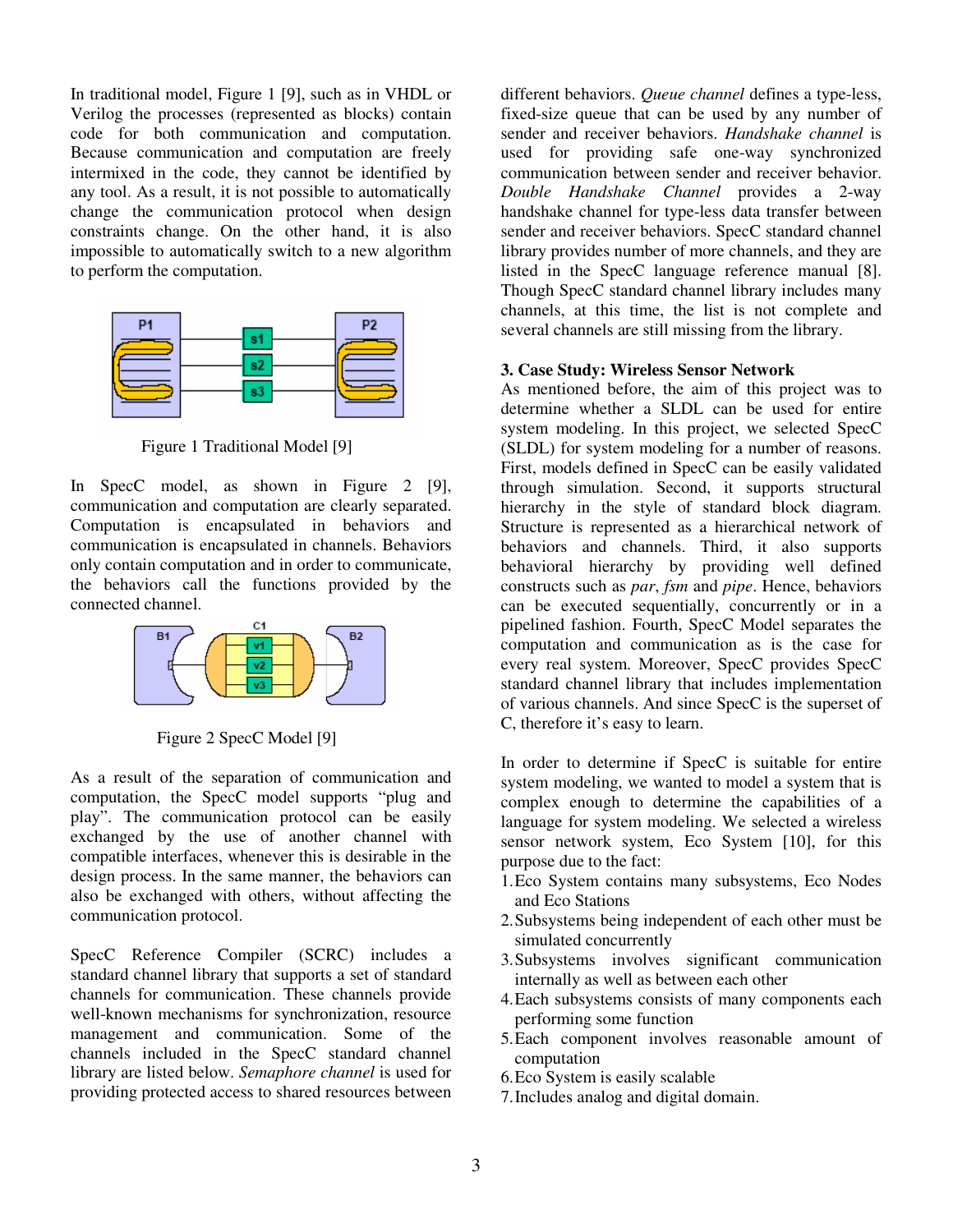

Figure 3 Application setup of the Infant Monitor [10]

Hence, Eco System was a perfect example for system modeling. Another motivation for selecting Eco System was its practical application of motion monitoring of pre-term infants. Analysis results of the model can be used in improving future versions of the Eco System.

## **3.1 Eco System**

Eco System [10] is basically for real time motion monitoring. Eco System consists of a set of Eco nodes, Eco stations and software on the host computer. The Eco node is possibly the world's smallest, low power wireless sensor node in its class, capable of taking vibration data and transmitting wirelessly in real-time to the Eco station, which provides the up-link to the host computer. Eco nodes are generally applicable to cases where the ultra-compact form factor is essential. Most important practical application of Eco Node is monitoring motion of pre-term infants, to help the infants grow in weight and bone strength. Today's available wireless or cordless sensors are too bulky that they impede the motion of the infants.

For motion monitoring purpose of an infant we need four Eco nodes, as one is required for each limb (arms & legs) and two Eco stations are needed to monitor the four Eco nodes, see Figure 3 [10]. All the Eco nodes must operate in coordinated manner, which means they must synchronize to the same clock and take samples at the same time. In addition, they should perform communication scheduling at different times so that the nodes do not interfere with each other.

It is clear from the above diagram that four Eco Nodes and two Eco Station are being used. Each station controls or communicates with two Eco nodes and the Eco Stations are being controlled by the host computer.

## **3.1.1 Eco Node**

Eco node performs a simple task: take an analog sample for ten times per second, and transmit the data over the wireless link to one or more receivers connected to a host computer. Eco node basically consists of two main components: Sensor and Transceiver.

ADXL202E is a dual-axis accelerometer which senses motion and give analog output for both  $X \& Y$ direction. We also have an nRF24E1 transceiver with an embedded 8051-compatible microcontroller and a 10 bit 9 input ADC. The ADC converts the analog X and Y signal into digital values, the transceiver transmits the data through the wireless channel only after forming a package of the form as shown in Figure 4 [11] and the microcontroller controls the whole process by being an interface between the two.

| . re- | PAVI OAD |  |
|-------|----------|--|
|       |          |  |

Figure 4 nRF24E1 Package Format [11]

Preamble marks the beginning of the package, ADDR is the address of the receiving node, PAYLOAD is the data and CRC is the cyclic redundancy check. ADDR is added by the microcontroller and Preamble & CRC are added by the transceiver. All the eco nodes perform the same function but at different frequency.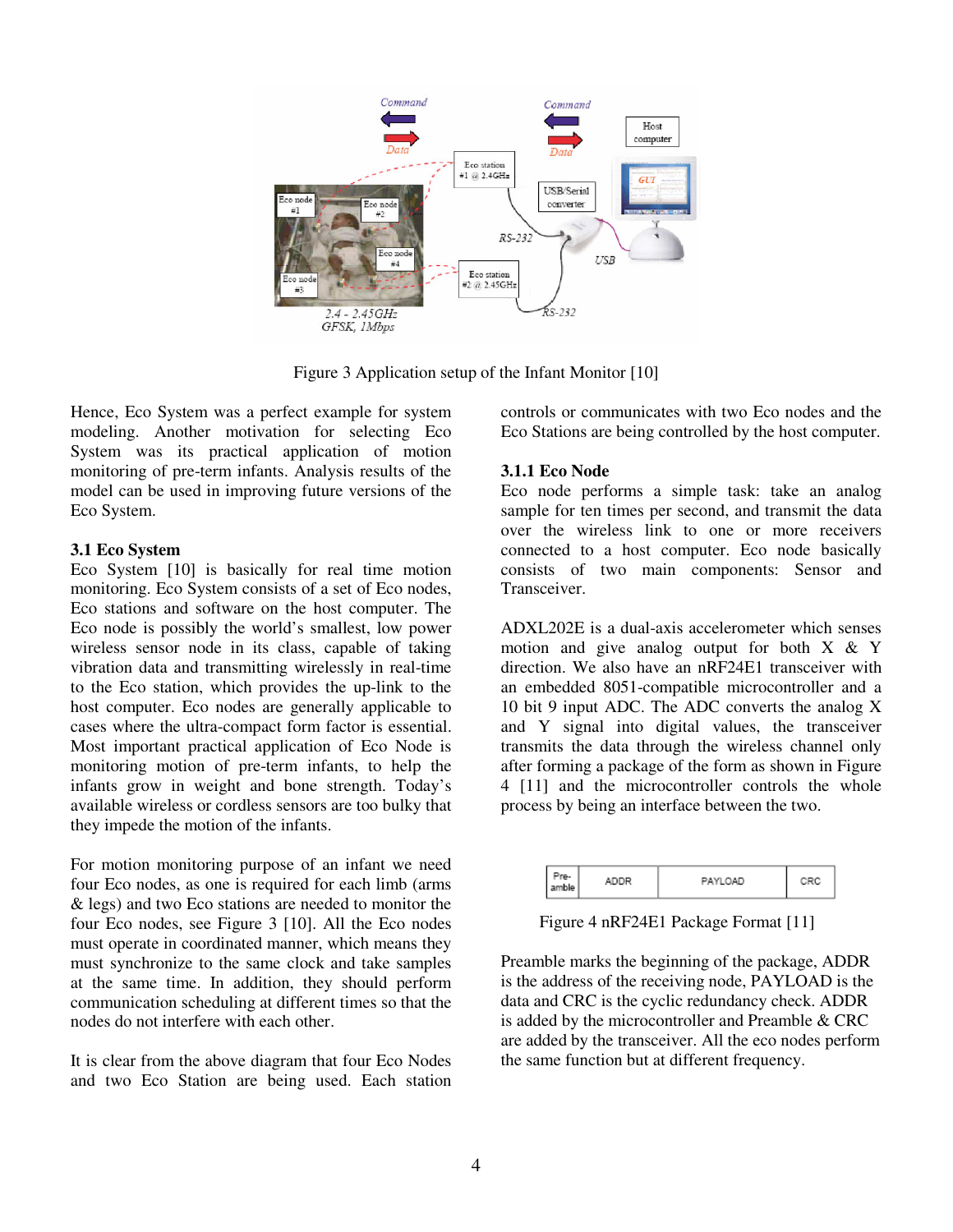

Figure 5 System Model/Test bench

## **3.1.2 Eco Station**

An Eco station is the interface between the Eco nodes and the host computer. It receives data over the wireless link from one or more Eco nodes one at a time. Then, it sends the data to the host computer over RS-232. Once the Eco station receives the initial startup commands from the host computer, it immediately starts listening to the two Eco nodes it is assigned for a period of time. Eco Station performs the ADDR and CRC check on each package received. After having received multiple data packets from both Eco nodes, the Eco station computes the average values of the motion data on each node, and sends them in a single data packet to the host computer. The listen-package-send cycle on the second Eco station is interleaved with the same cycle of the first Eco station, such that in each sampling period the host computer can receive data from both stations sequentially.

## **3.1.3 Host PC**

On startup, the host computer sends commands to both receivers (Eco Stations) to set the sampling rate and total duration of the experiment. Then, host starts waiting for the incoming data from the first and second Eco stations. Upon receiving the data packets, the GUI on the host computer will plot the motion data on all four Eco nodes in real-time. The same recv-recv-paint cycle repeats until the experimental duration expires.

## **3.2 System Modeling**

System model is pure functional and abstract model which is free of any implementation details. A SpecC model is defined by a set of behaviors and channels, behaviors encapsulate computation and channels encapsulate communication and hence separate the computation from communication.

A behavior in SpecC provides structural and behavioral hierarchy and a behavior consists of hierarchy of behaviors [9]. The hierarchy of behaviors in model reflects the system functionality without implying anything much about the system architecture. At each level of hierarchy the behavior is an arbitrary serialparallel composition of behaviors. At the lowest level of hierarchy, leaf behaviors execute the algorithms in the form of C code. Behaviors communicate either through variables and synchronize through events attached to their ports or through channels. The default execution of the behaviors is sequential but SpecC provides dedicated constructs such as par (parallel execution), pipe (pipelined execution) and fsm (FSM execution). A channel consists of set of variables and methods, methods operate on the variables and define the communication protocol.

## **3.2.1 Design Unit**

As shown before in Figure 3, Eco System for motion monitoring of a pre-term infants requires four nodes and two stations. Each station controls and communicates with two nodes. In the model we have implemented, Figure 5, the test bench consists of *Design Unit*, *Stimulus* and *Monitor*. The design unit consists of two similar *Nodes* and one *Station* behavior executing concurrently. The test bench is implemented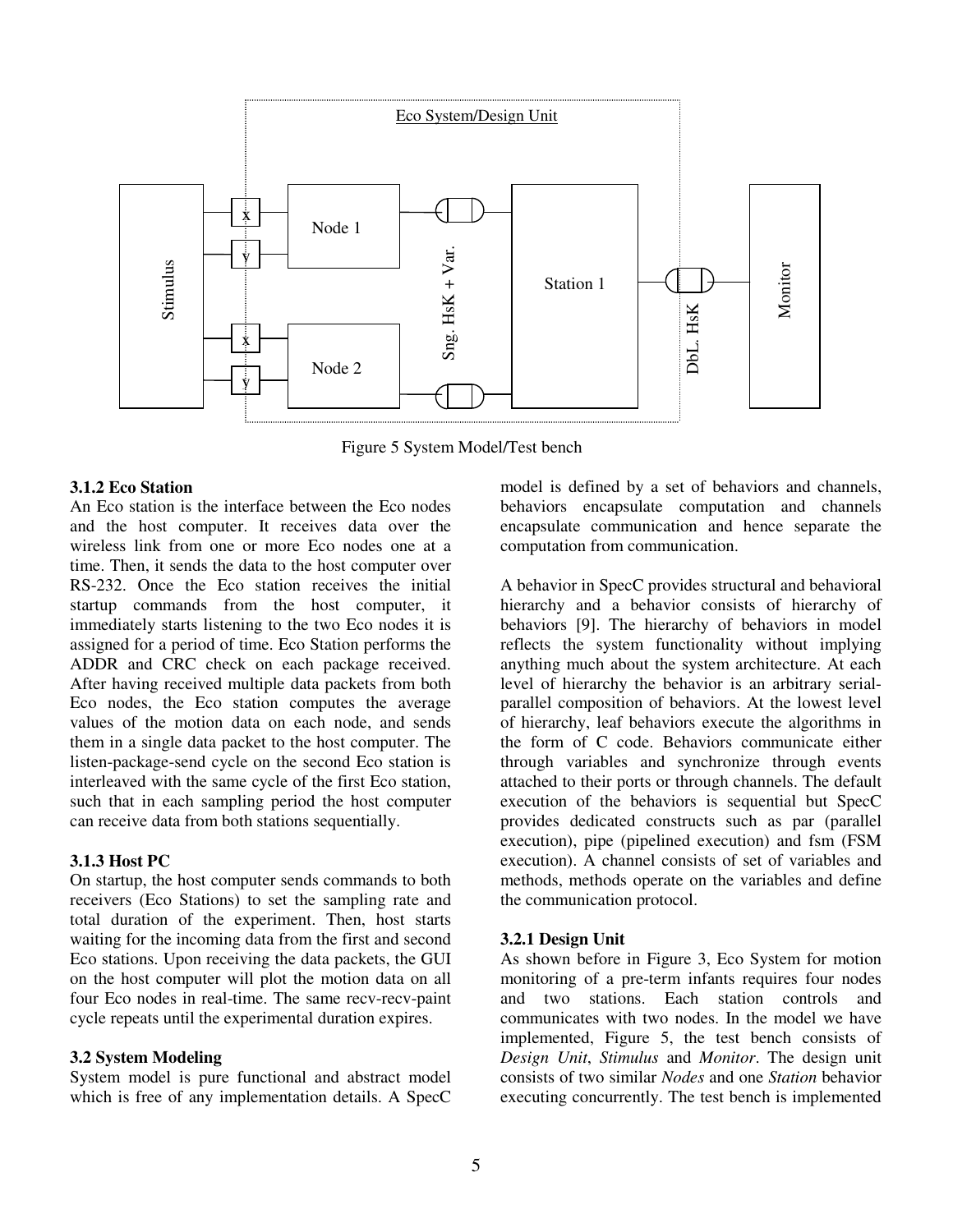in such a way that it is easily scalable by adding few lines of codes. Hence the test bench can be quickly extended for four *Nodes* and two *Stations* or even more. In fact, we simulated the test bench for four *Nodes* and two *Stations* and the results were consistent.

## **3.2.2** *Node* **Behavior**

*Node* behavior functionally represents the Eco node and consists of three concurrent behaviors, which are analogous to the three main components of the Eco node, namely, ADC, microcontroller, and transceiver, Figure 6.



Figure 6 *Node* Behavior

Behavior *ADC* converts the analog value into 10-bit digital value. Behavior  $\mu C$  takes the data from the *ADC*, adds the address of the receiver node and provides the data payload to the *Sender* behavior. *Sender* is analogous to the transceiver, it forms the packet by adding CRC and Preamble to the payload and transmits the packet to the *Station*. In Eco System, two similar Eco nodes perform the same function and communicate to single Eco Station but at different frequency, therefore we have two similar *Node* behaviors representing the two Eco nodes and communicating with the *Station* through two different channels.

## **3.2.3** *Station* **Behavior**

Behavior *Station* is similar to the Eco station and consists of three behaviors, two *Receivers* and one *CPU*, Figure 7. Since a Station receives data from two concurrent *Node* behaviors, so we have two similar *Receiver* behaviors that can listen to each *Node* simultaneously. *Receiver* behavior performs the CRC and ADDR check on each packet received, and provides the *CPU* with the payload. Behavior *CPU*

first waits for the initial startup commands from the monitor and then starts listening to the two *Receivers*. After having received multiple data packets from the *Receivers*, the *CPU* computes the average values of the motion data on each Node, and sends them in a single data packet to the *Monitor*.



Figure 7 *Station* Behavior

## **3.2.4** *Monitor* **&** *Stimulus* **Behavior**

*Monitor* behavior performs the functions of the host computer. Initially, the *Monitor* sends initial startup commands to the *Station* that sets the number of samples to be sampled. Then, the *Monitor* starts waiting for the incoming data from the *Station* and after receiving the data packets it plots the motion data of each *Node*. Behavior *Stimulus* basically provides the test bench with the sample input data and performs the function of the sensor. Since the *Stimulus* should provide the continuous varying analog input to the two *Nodes* continuously, hence the *Stimulus* behavior consists of two leaf behaviors, *Stimulus 1* & *Stimulus 2* each executing concurrently and providing data to each node, as shown in Figure 8. To provide analog input to the test bench, we continuously vary a floating-point variable with time, though this is not an analog signal but it acts similar to an analog signal.

## **3.2.5 Communication**

Behaviors communicate with each other either via variables or channels. The choice of the channel for communication between the behaviors depends on two main factors: 1) Required characteristics of the channel 2) No. of behaviors involved. The characteristics of the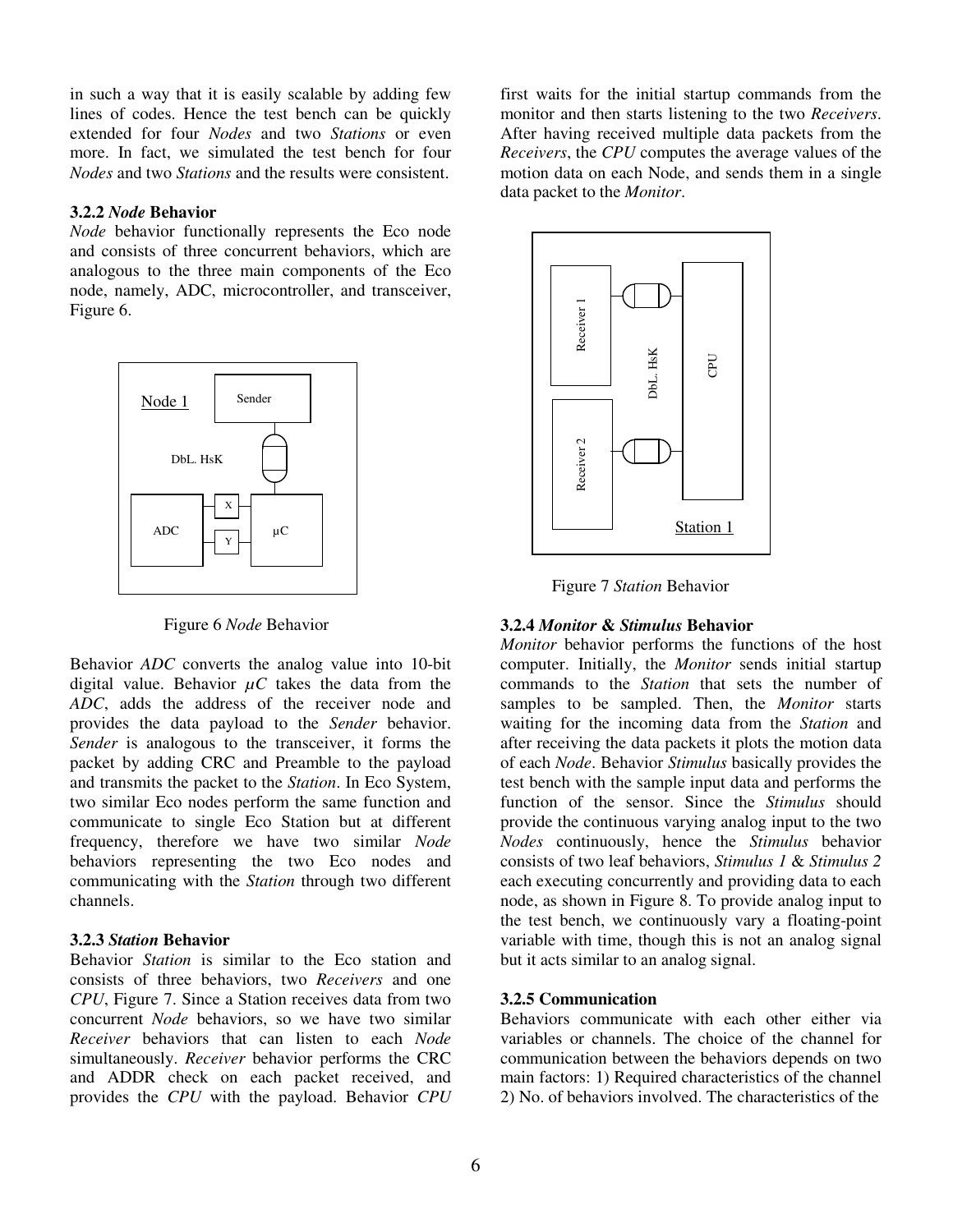

Figure 8 *Stimulus* Behavior

channel can be classified as:

- 1) Reliable/Unreliable
- 2) Blocking/Non-Blocking
- 3) Synchronized/Unsynchronized
- 4) No-Handshake/One-Way Handshake/Two-Way Handshake
- 5) Lossy/Non-Lossy
- 6) Simplex/Half-Duplex/Duplex
- 7) Stack/Queue/Variable and so on.

Depending on the number of behaviors involved communication channels can be classified as:

- 1) one-to-one
- 2) 1-to-N (Multicast)
- 3) N-to-1
- 4) 1-to-All (Broadcast)
- 5) All-to-1
- 6) N-to-M.

We have basically used three types of channel from the SpecC standard channel library for the communication between the behaviors, depending on the characteristics of the channel and number of behaviors involved:

- 1) Zero Handshake/Variable
- 2) Handshake plus Variable
- 3) Double Handshake.

For instance, to model the wireless communication channel between the Eco Node and Eco Station, we have used Handshake plus Variable channel due to the following characteristic of communication required:

1) Simplex

2) Non-Blocking Sender

- 3) Unreliable
- 4) Lossy
- 5) Synchronized
- 6) One-Way Handshake (as a particular frequency is used).

Similarly, channels between the other behaviors were selected based on the characteristic of the communication required between the behaviors.

## **3.2.6 Model Scalability**

As mentioned before, the test bench was implemented in such a way to support scalability. In case of 4-*Nodes* and 2-*Stations*, the whole test bench was duplicated by adding few lines of code. Hence the new test bench obtained consisted of two similar *Stimulus*, *Design Unit* and *Monitor* (same as mentioned in previous section). The results obtained on simulation of this test bench were consistent. Therefore, the model can be easily extended for any number of nodes and stations, thus is fully scalable.

## **3.2.7 Results**

Eco system, wireless sensor network was simulated on a Linux, 2.4 GHz x86 Intel® Pentium® 4 processor. Simulation time for the system model was 20ms in the case when system model contained 2000 time unit delay. In the above simulation, the CPU utilization for the task was 5% and CPU-seconds that the process spend in kernel mode was 10ms.

Figure 9, shows the input signal (x) provided to the *Node* behavior by the *Stimulus* behavior. It is clear from the figure that the input  $(x)$  to the node behavior is a sine wave, that changes its value every 100 time units.



Figure 9 Test bench Input: Node  $1(x)$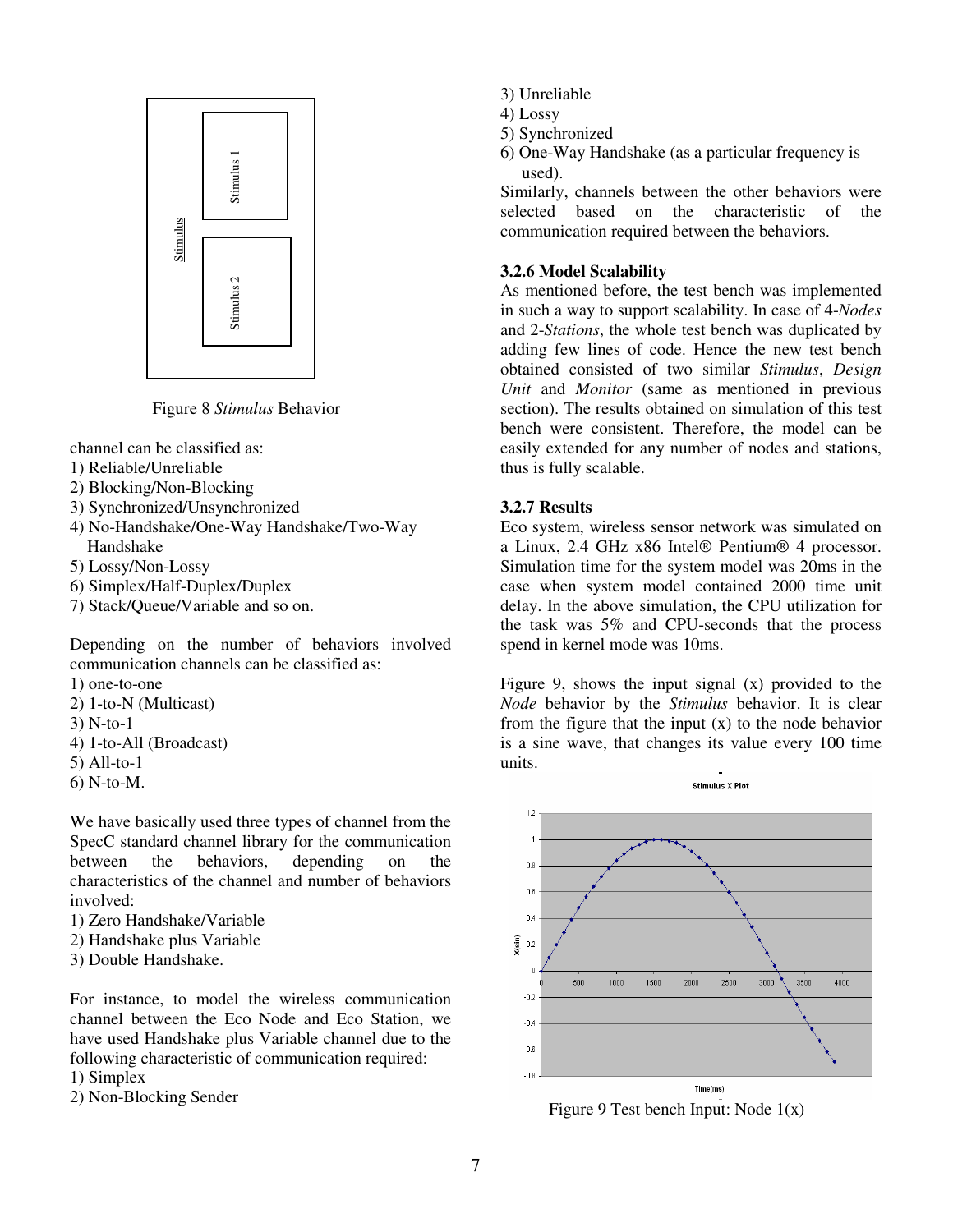

Figure 10 Test bench Output: Node 1(x)

The above figure, Figure 10, shows the output received in the *Monitor* behavior for the input sine wave and two things can be easily noted above figure. First, number of samples received in *Monitor* are half the number of samples provided by the *Stimulus*. This is due to the fact that for every two samples received by the *Station* from the *Node*, *Station* calculates the average and transmits the result to the *Monitor*. Second, the output wave is somewhat distorted as compared to the input wave due to the following reasons:

- 1.Analog Value is converted in to a digital value and back to analog value, adding twice the analog-todigital error.
- 2.Every two digital values are averaged in the station resulting in lack of accuracy.
- 3.Analog input is modeled with a floating-point variable that is changed after every particular time units. If the same value of the variable is read twice due to the concurrency/parallelism of behaviors in the specC, it can result in more distorted output. This is the reason for the distortion of the output wave between time units 2000 and 2500 in the Figure 10.

The above results show that Eco system was successfully modeled in SpecC and the simulation results were consistent. Any time varying input signal provided by the sensor (*Stimulus*) can be easily recovered and monitored in the *Monitor*. Hence, SLDL can be used for entire system modeling.

## **4. Discussion**

The various conclusions derived from this project and the future scopes of this project are listed below.

## **4.1 Conclusion**

In this project we were able to model a wireless sensor network, Eco System, in SLDL successfully, even though SLDL have not been developed to support entire system modeling. Hence, we can claim that SLDL's such as SpecC can be used for system modeling but it needs to overcome the below mentioned limitation before it can be employed extensively for system modeling.

## **4.2 SpecC Limitation for System Modeling**

SpecC model separates the communication and computation by encapsulating communication in channels and computation in behaviors. Though this separation of communication and computation is a useful concept and makes the life of the programmer easy, the SpecC standard channel library is very limited to utilize this feature completely. Even the basic channel such as type-less one-way handshake is still missing from the channel library. We had to use the Handshake channel (SpecC Channel library) along with a variable for this purpose, in the case of communication between the Eco node and Eco station.

Though in this project, we modeled a wireless network in SpecC but there is no support for the wireless channel in the SpecC standard channel library. Wireless channel has features such as lossy, synchronized, unreliable, non-blocking, simplex/halfduplex/duplex and so on. Not only wireless channel, but also many other kinds of channels such as broadcast, multicast, etc. need to be implemented, if SpecC is to be used for system modeling. In fact, at present there is no channel in the SpecC standard library that supports communication between more than two behaviors. For instance, in the Eco Model we mentioned before, in *Station* behavior, we have two *Receiver* behaviors that communicate with the CPU behavior. But there is no channel in the library that supports communication between three behaviors. Hence, we had to use two separate channels to overcome this limitation.

SpecC increased the flexibility by providing explicit support for the bit vectors (digital domain) and various operators on bit vectors. But SpecC doesn't provide any support for analog domain. Hardware languages such as VHDL and Verilog support analog and mixedsignal. Moreover SpecC doesn't provide any library for the stimulus block, which can be used again and again. Instead, the Stimulus block needs to be implemented every time by the programmer manually.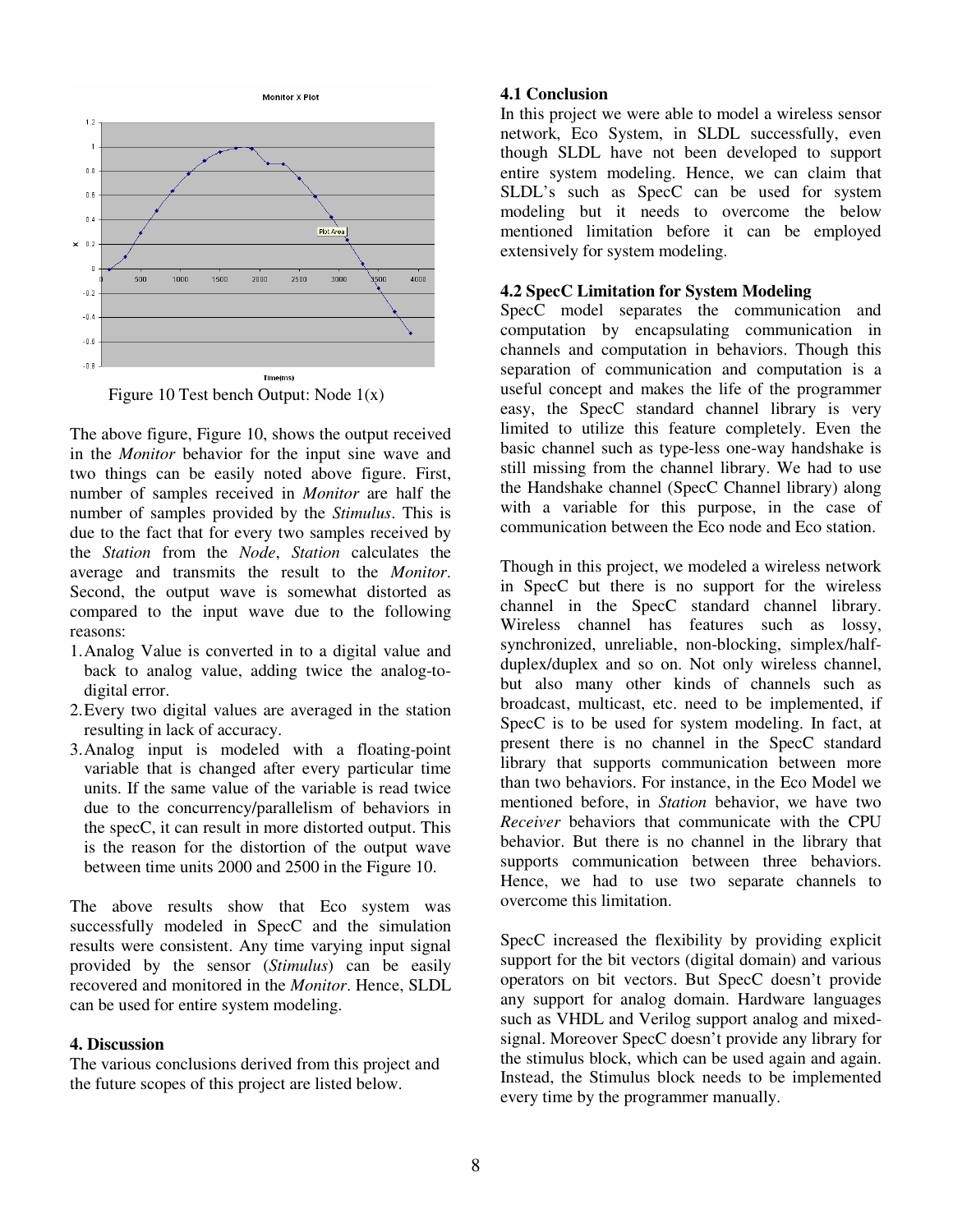## **4.3 Future Scope**

The model that has been implemented is a very basic and generic model of the Eco System. The model contains one station and two nodes, but it is scalable for N stations and 2N nodes. Model was also easily simulated and verified for two stations and four nodes by just adding few lines of code. In stead of changing the code for adding more nodes and stations, there should be script that asks for number of nodes and stations as input and generates the modified code.

In future, the model can be extended to include more complex features, such as lossy or faulty communication between nodes and station (wireless link). By introducing additional parameter in the communication channel, we can easily simulate lossy or faulty environment, and the affect of such environment on the performance of the whole system can be easily studied and analyzed. We can also come with some approximate performance and fault tolerance figures for the whole system. These results can be utilized in the future version of the Eco system. Moreover, a more extensive CRC check algorithm can be included to detect any kind of error in the packets received at the station and these packets can them be discarded.

The model can also be made customizable, where the user can specify the number of nodes and stations in the system, percentage of faulty communication and many other features. As mentioned before we basically need a script that asks the users for these inputs. Different simulation environment can be easily simulated, studied and analyzed to come up with better performance situation.

This model can also serve as a functional model to some system design tool for generating an implementation model, and various tight hardware constraints like memory size can then be applied.

## **5. References**

[1] K. Keutzer, S. Malik, A.R. Newton, J.M. Rabaey, and A. Sangiovanni-Vincentelli, "System-Level Design: Orthogonalization of Concerns and Platform-Based Design", *IEEE Trans. CAD Integrated Circuits and Systems*, vol. 19, no. 12, 2000, pp. 1523-1543.

[2] P. Coste, F. Hessel, P. L. Marrec, Z. Sugar, M. Romdhani, R. Suescun, N. Zergainoh, A. A. Jerraya, "Multilanguage design of Heterogenous Systems",

*TIMA Laboratory, 46 avenue Flix Viallet, 38000 Grenoble France.*

[3] SysML Partners, "Systems Modeling Language (SysML) Specification, version 0.9", http://www.sysml.com

[4] Petru Eles, Krzysztof Kuchcinski, and Zebo Peng., "System Synthesis with VHDL", *Kluwer Academic Publishers, December 1997.*

[5] David J. Lilja and Sachin S. Sapatnekar, "Designing Digital Computer Systems with Verilog", *Cambridge University Press, December 2004*.

[6] Thorsten Grötker, Stan Liao, Grant Martin, and Stuart Swan, "System Design with SystemC", *Kluwer Academic Publishers, 2002.*

[7] Daniel D. Gajski, Jianwen Zhu, Rainer Dömer, Andreas Gerstlauer, and Shuqing Zhao, "SpecC: Specification Language and Design Methodology", *Kluwer Academic Publishers, 2000.*

[8] SpecC Open Technology Consortium, "SpecC Language Reference Manual, version 2.0", 2004, http://www.specc.org.

[9] A. Gerstlauer, R. Dömer, J. Peng, D.D. Gajski, "System Design: A Practical Guide with SpecC", *Kluwer Academic Publishers, 2001.*

[10]C. Park, J. Liu and Pai. H. Chou, "Eco: an Ultra-Compact Low-Power Wireless Sensor Node for Real-Time Motion Monitoring", IPSN, 2005*.*

[11]nRF24E1: 2.4GHz Transmitter/MCU/ADC http://www.nvlsi.no/files/Product/data\_sheet/nRF2 4E2rev1\_2.pdf

**6. Appendix [A] Simulation Results [B] Code**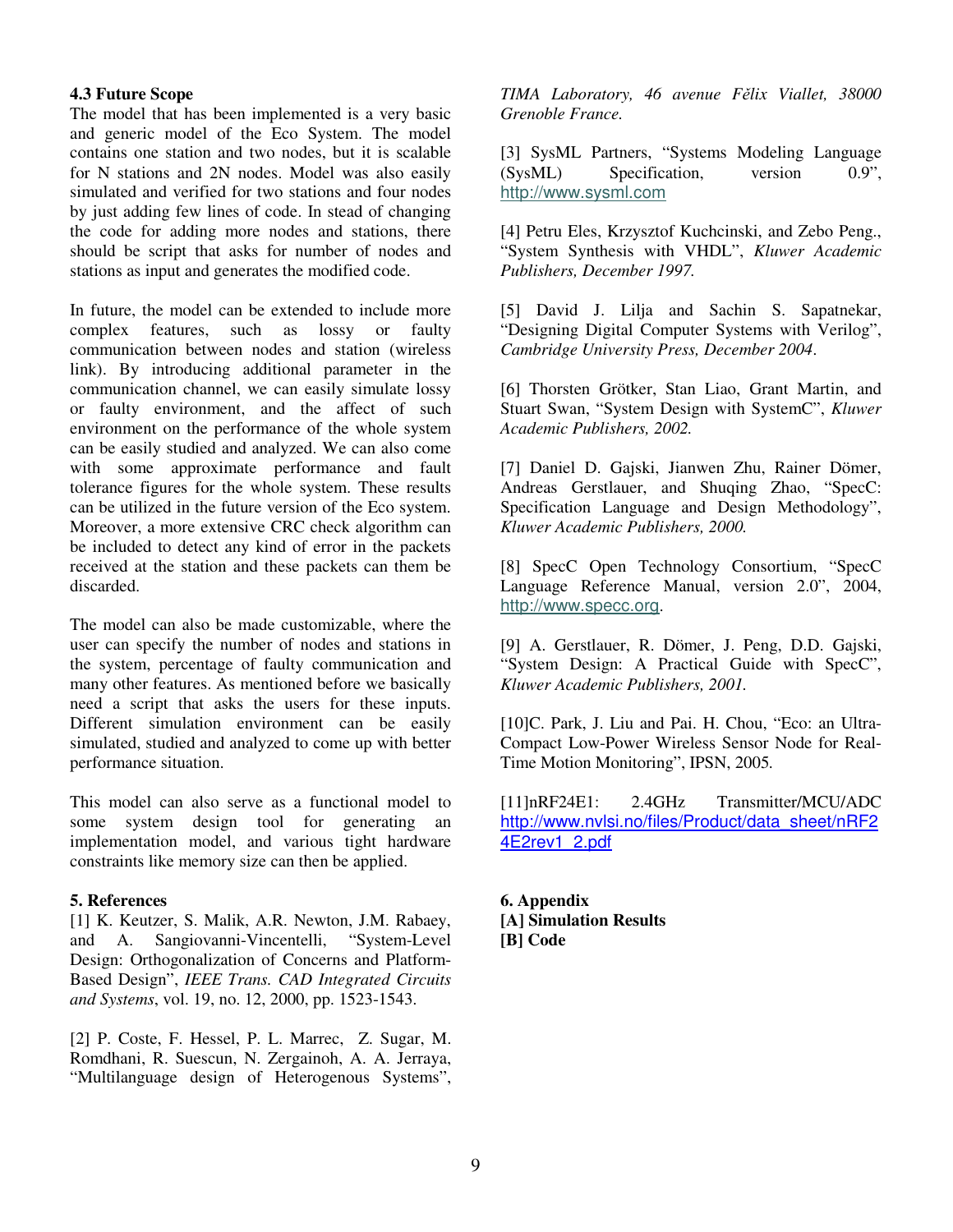# **Appendix**

## **[A] Simulation Results**

[gsachdev@alpha eco]\$ ./ECO 1000 0.00ms StimulusID # 1  $X = 0.000000$   $Y = 1.000000$ 0.00ms StimulusID # 2 X = 0.000000 Y = 1.000000 100.00ms StimulusID # 2 X = 0.099833 Y = 0.995004 100.00ms StimulusID # 1 X = 0.099833 Y = 0.995004 100.00ms Behavior # Monitor1 Payload1 = 01111100101111100110 Payload2 = 01111100101111100110 100.00ms Behavior # Monitor1 x1 = -0.004000 y1 = 0.996000 x2 = -0.004000 y2 = 0.996000 200.00ms StimulusID # 1 X = 0.198669 Y = 0.980067 200.00ms StimulusID #  $2 X = 0.198669 Y = 0.980067$  $300.00$ ms StimulusID # 2 X = 0.295520 Y = 0.955336 300.00ms StimulusID # 1 X = 0.295520 Y = 0.955336 300.00ms Behavior # Monitor1 Payload1 = 10001001001111100010 Payload2 = 10001001001111100010 300.00ms Behavior # Monitor1 x1 = 0.096000 y1 = 0.988000 x2 = 0.096000 y2 = 0.988000 400.00ms StimulusID # 1 X = 0.389418 Y = 0.921061 400.00ms StimulusID #  $2 X = 0.389418$  Y = 0.921061 500.00ms StimulusID # 2 X = 0.479426 Y = 0.877583 500.00ms StimulusID # 1 X = 0.479426 Y = 0.877583 500.00ms Behavior # Monitor1 Payload1 = 10100001101111001111 Payload2 = 10100001101111001111 500.00ms Behavior # Monitor1 x1 = 0.292000 y1 = 0.950000 x2 = 0.292000 y2 = 0.950000 600.00ms StimulusID # 1 X =  $0.564642$  Y =  $0.825336$ 600.00ms StimulusID #  $2 X = 0.564642 Y = 0.825336$ 700.00ms StimulusID # 2 X = 0.644218 Y = 0.764842 700.00ms StimulusID # 1 X = 0.644218 Y = 0.764842 700.00ms Behavior # Monitor1 Payload1 = 10111000101110101000 Payload2 = 10111000101110101000 700.00ms Behavior # Monitor1 x1 = 0.476000 y1 = 0.872000 x2 = 0.476000 y2 = 0.872000 800.00ms StimulusID # 1 X = 0.717356 Y = 0.696707 800.00ms StimulusID #  $2 X = 0.717356 Y = 0.696707$ 900.00ms StimulusID #  $2 X = 0.783327 Y = 0.621610$ 900.00ms StimulusID # 1 X = 0.783327 Y = 0.621610 900.00ms Behavior # Monitor1 Payload1 = 11001101001101110000 Payload2 = 11001101001101110000 900.00ms Behavior # Monitor1 x1 = 0.640000 y1 = 0.760000 x2 = 0.640000 y2 = 0.760000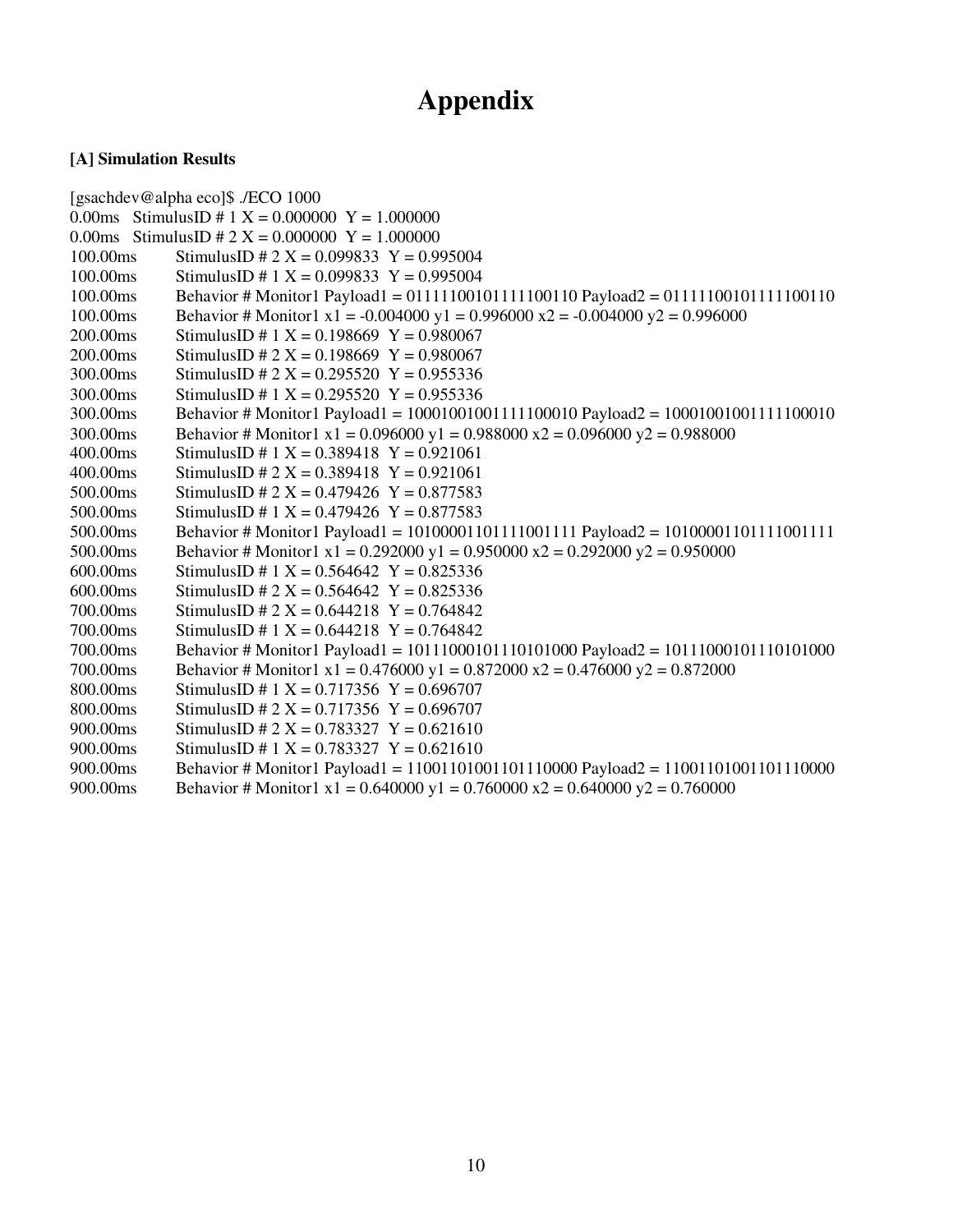$\ast$ Filename: cnst.sh Description: Declares the Constant Parameters used in modelling ECO System  $\ast$  $\ast$ Author: Gautam Sachdeva  $\ast$ Last Update: 6/22/2005 /\* Defines the Time Constants \*/ #define NS  $\mathbf{1}$  $/* NS =$  Nano Seconds = 1 Clock Cycle  $*/$ #define MS  $1000 * NS$  $/* MS = Micro seconds = 1000NS */$ #define mS  $\frac{\text{m}}{\text{s}}$  mS = Milli Seconds = 1000MS  $\frac{\text{s}}{\text{s}}$  $1000 * MS$  $#define S$  $1000 * mS$  $/* S =$  Seconds = 1000mS  $*/$ /\* Defines the Delays in different Behaviors \*/ #define STIMULUS DELAY 100 \* mS /\* Delay in the Stimulus \*/ #define ADC\_DELAY 100 \* mS /\* Delay in the ADC  $*$ / #define MICROCONTROLLER\_DELAY 100 \* mS /\* Delay in the Microcontroller \*/  $/*$  Defines the Preamble and CRC  $*$ / #define preamble1 01010101ub #define preamble2 10101010ub #define crc 1111111111ub /\* Defines the specific bits in Packet, Package and Payload \*/  $/*$  LSB = Least Significant bit  $*/$  $/* MSB = Most Significant bit */$ #define LSB ADDRESS PACKET 20 #define LSB PREAMABLE PACKAGE 40 #define MSB\_PREAMABLE\_PACKAGE 47 #define LSB\_ADDRESS\_PACKAGE 30 #define MSB\_ADDRESS\_PACKAGE 39 #define LSB CRC PACKAGE 0 #define MSB\_CRC\_PACKAGE 9 #define LSB\_PAYLOAD\_PACKAGE 10 #define MSB\_PAYLOAD\_PACKAGE 29 #define LSB SAMPLE1 PAYLOAD 10 #define MSB SAMPLE1 PAYLOAD 19 #define LSB\_SAMPLE2\_PAYLOAD 0 #define MSB SAMPLE2 PAYLOAD 9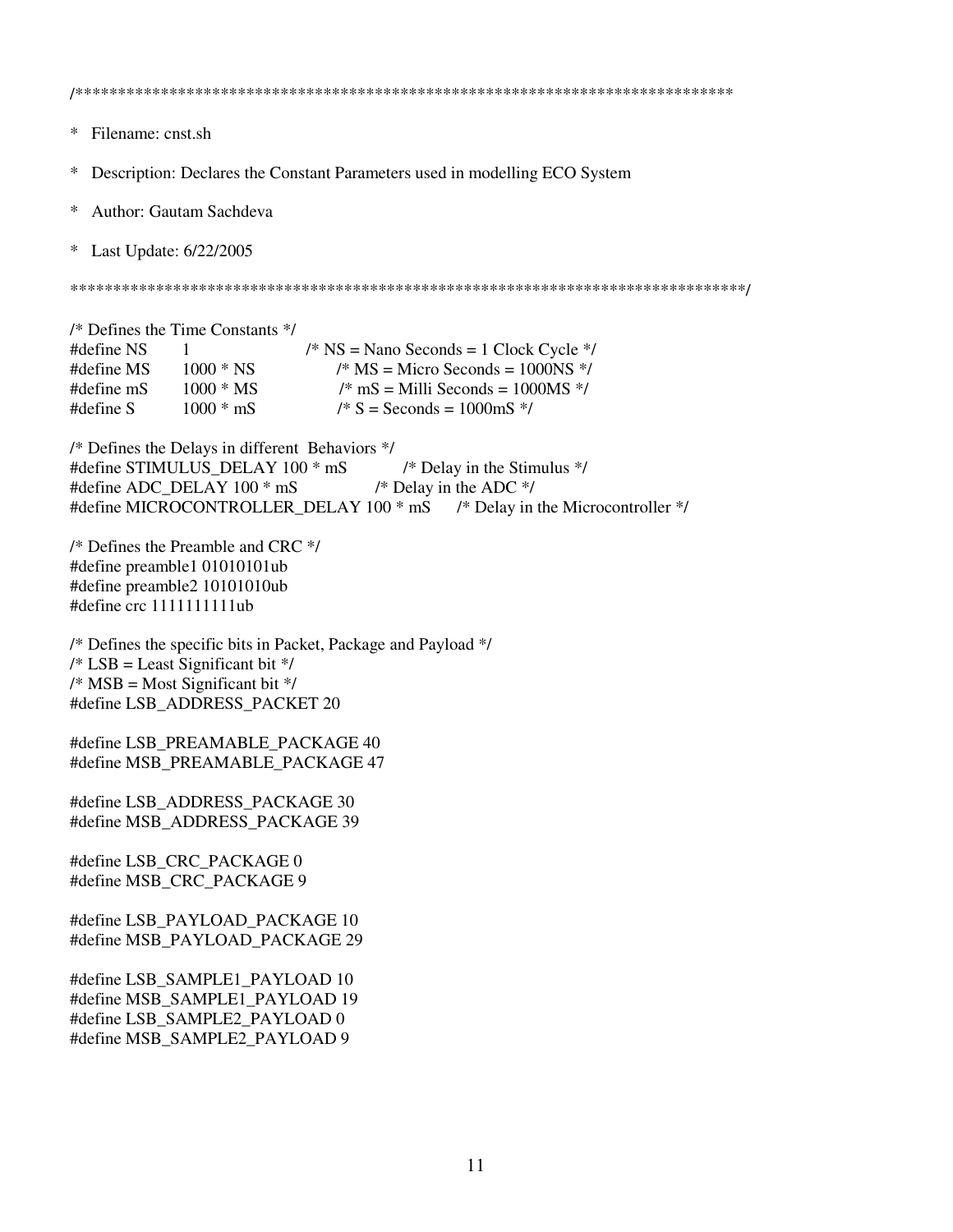Filename: typedef.sh  $\ast$ 

 $\ast$ Description: Defines basic types used in modelling ECO System

Author: Gautam Sachdeva  $\ast$ 

 $\ast$ Last Update: 6/22/2005

/\* Analog value is converted in to a digtal value represented by 10 bits \*/ typedef unsigned bit[10] SAMPLE;

/\* Address used to refer each startion is 10 bi t\*/ typedef unsigned bit[10] ADDR;

/\* CRC used is a 10 bit vector \*/ typedef unsigned bit[10] CRC;

/\* PAYLOAD = SAMPLE(X) @ SAMPLE(y) \*/ typedef unsigned bit[20] PAYLOAD;

 $/*$  PACKET = ADDR @ PAYLOAD  $*/$ typedef unsigned bit[30] PACKET; typedef unsigned bit[8] PREAMBLE;

/\* PACKAGE = PREAMBLE @ PACKET @ CRC \*/ typedef unsigned bit[48] PACKAGE;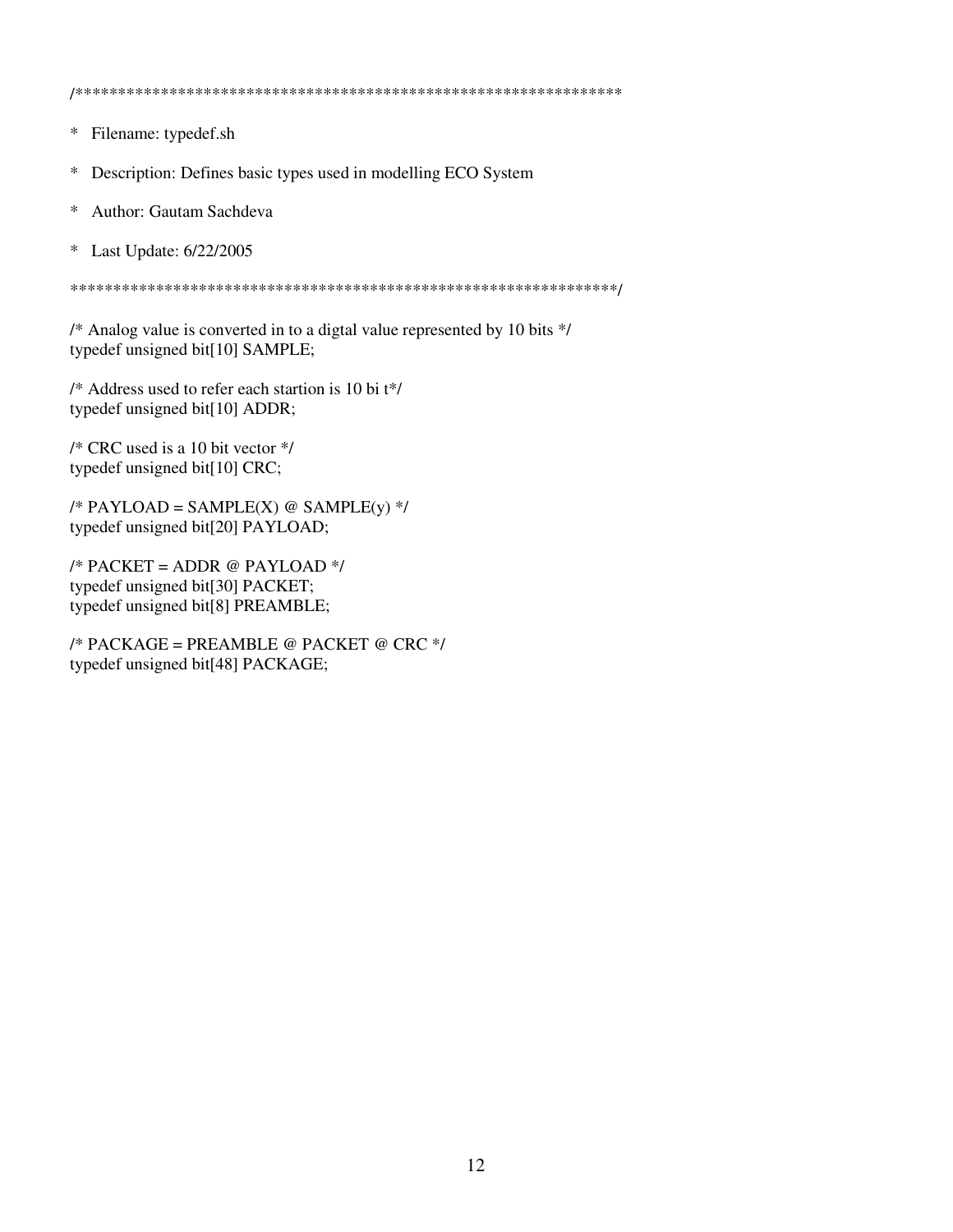Filename: Stimulus.sc  $\ast$  $\ast$ Description: Provides Analog Values to the Design Unit Author: Gautam Sachdeva  $\ast$  $\ast$ Last Update: 6/22/2005 #include<stdio.h>  $\#$ include $\lt$ sim.sh $>$ #include<stdlib.h> #include<math.h> #include"cnst.sh" #include"typedef.sh"  $/*$  SID = Stimulus ID  $*/$ behavior Stimulus(inout double X, inout double Y, inout sim\_time time, in const int SID)  $\{$ void main(void) sim time runningtime; /\* Running Time for the Testbench, taken as an command line argument \*/ double  $a = 0.000$ ; runningtime = time  $*$  mS; /\* Running Time is in milli Seconds \*/ while(runningtime  $>$  now())  $\mathbf{I}$  $X = \sin(a);$  $/*$  Provides sensor Analog Output in X and Y direction using Single Handshake Channel \*/ /\* Sin and Cos Functions are being used to make them vary with  $Y = cos(a);$ time \*/  $a = a + 0.1$ ; printf("%2.2fms\t StimulusID # %d X = %f Y = %f\n",(double)now()/(double)1000000.0,SID,X,Y);

waitfor STIMULUS\_DELAY; /\* X and Y values are changed after every STIMULUS DELAY \*/

```
\}exit(0):
          \}\};
```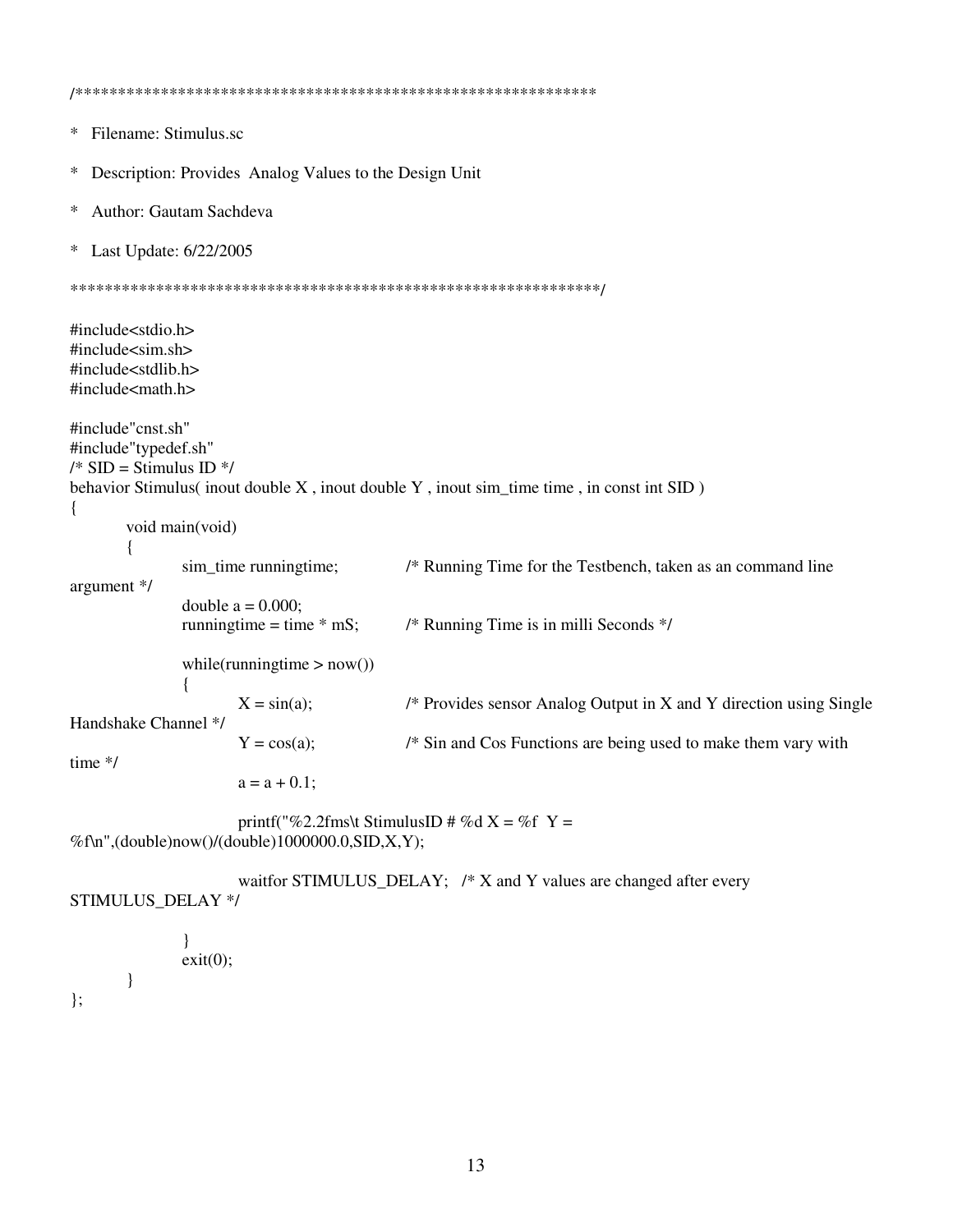```
\astFilename: ADC.sc
  Description: Converts an Analog Value to Digital Value
\ast\astAuthor: Gautam Sachdeva
\astLast Update: 6/22/2005
#include<stdio.h>
#include<sim.sh>
#include"typedef.sh"
#include"cnst.sh"
/* NID = Node ID, ADCID = Analog to Digital Convertor, SID = Station ID * /behavior ADC( in double INPUT, out SAMPLE OUTPUT, in const int NID, in const int ADCID, in const int SID)
\{void main(void)
       \{SAMPLE output;
                                           /* Output of the ADC */
                                    /* Input of the ADC */double input:
              char c[11], d[11];
              while(true)
              \{input = INPUT;/* Analog value supplied by the Stimulus through
Zero Handshake Channel */
                     input = input + 1;
                                                         /* Input value varies from -1 to 1, first add 1 to the
input value,
                                                          * so that input value varies from 0 to 2 \frac{1}{2}output = (int)(input/0.002);/* converts a analog value to digital *//* 10 bits are being used to represent a digital value
for 0 to 2 interval
                                                          * hence each 0.002 interval of analog value will be
represented
                                                          * by a digital value, hence either divide by 0.002 or
multiple by 500 */
#ifdef DEBUG
                     printf("%2.2fms\t Node ID # %d Behavior # ADC%d INPUT =
%f",(double)now()/(double)1000000.0,NID,ADCID,input);
                      printf(" OUTPUT = %s\n",ubit2str(2,&c[10],output));
#endif
                                                         /* Provides the Digital output through Zero
                      OUTPUT = output;Handshake Channel */
                      waitfor ADC_DELAY;
                                                         /* ADC converts an analog value to digital value
after every ADC_DELAY */
              \mathcal{E}ļ
\mathcal{E}
```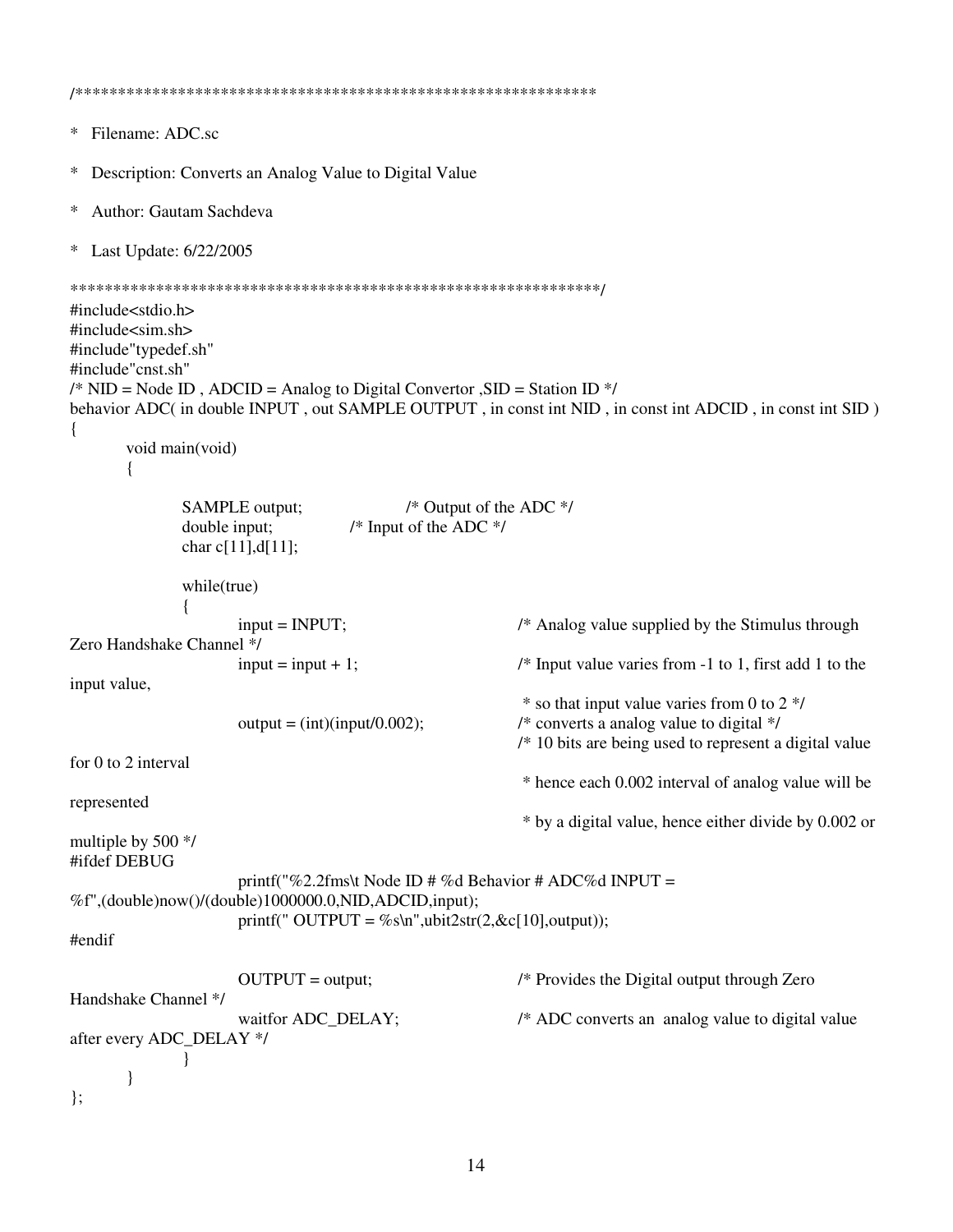```
\astFilename: Microcontroller.sc
  Description: Takes samples from the ADC, from an Payload, adds Address and sends the Packet to Sender
\ast\astAuthor: Gautam Sachdeva
\astLast Update: 6/22/2005
#include<stdio.h>
#include<sim.sh>
#include"typedef.sh"
#include"cnst.sh"
import"i_sender";
\frac{\text{A}}{\text{N}} NID = Node ID . SID = Station ID \frac{\text{A}}{\text{A}}behavior Microcontroller( in SAMPLE datax, in SAMPLE datay, i_sender port, in const int NID, in const int SID)
\{void main(void)
       \{char c[11], d[11];
             char e[31];
             SAMPLE X, Y;
             ADDR Addr;
             PAYLOAD payload;
             PACKET packet:
             while(true)
              \{/* Input = Digital Sample from the ADC for both X
                    X = datax:
and Y direction */
                                                       /* Using Zero Handshake Channel */
                    Y = \text{data}y;
                    payload = X @ Y;/* Concatenates the Two Samples */
#ifdef DEBUG
                    printf("%2.2fms\t Node ID # %d Behavior # Microcontroller X = \%s Y =%s\n",(double)now()/(double)1000000.0,NID,ubit2str(2,&c[10],X),ubit2str(2,&d[10],Y));
#endif
                    Addr = SID;/* Assigns the Station ID to each payload */
                    packet = Addr \ @pyload;/* Concatenates Address of the Station to each
packet */
                    port.send(&packet,sizeof(packet));
                                                       /* Sends the packet to the Sender using double
Handsahke Channel */
                    waitfor MICROCONTROLLER_DELAY;
                                                                    /* Microcontroller sends a packet
after every MICROCONTROLLER DELAY */
              \mathbf{\}ļ
\mathcal{E}
```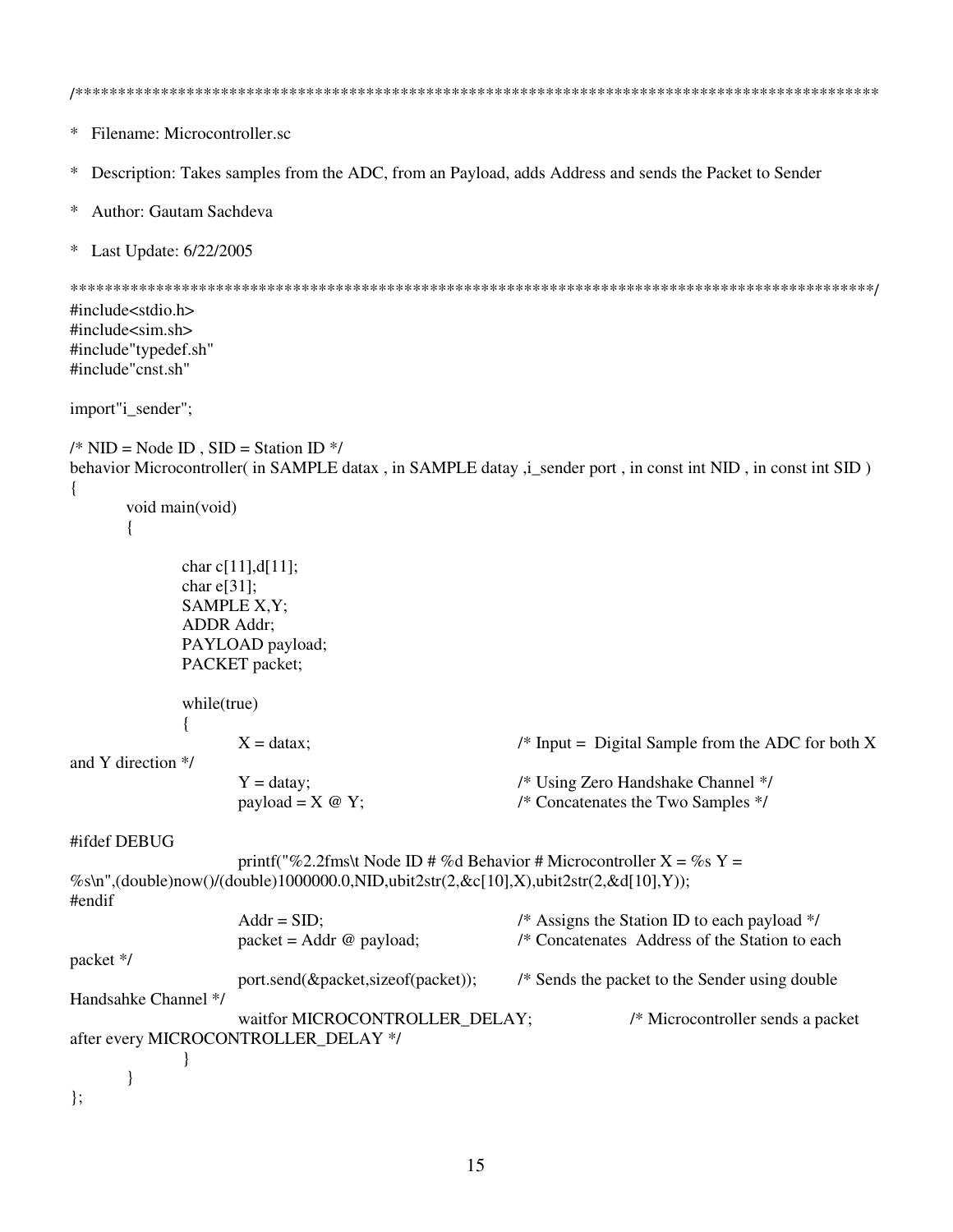$\ast$ Filename: Sender.sc

 $\ast$ Description: Receives Payload from Microcontroller, adds Preamble & CRC to it and sends the package to the **Station** 

 $\ast$ Author: Gautam Sachdeva

Last Update: 6/22/2005  $\ast$ 

 $\#$ include $\lt$ stdio.h>  $\#include$ sim.sh>

#include"typedef.sh" #include"cnst.sh"

import"i receiver"; import"i\_send";

 $\{$ 

```
/* NID = Node ID, SID = Station ID */behavior Sender(i_receiver port,i_send wirelessport,out PACKAGE package,in const int NID,in const int SID)
```

```
void main(void)
\{
```

```
char c[31];
              char d[49];
              PACKET packet;
              PACKAGE data;
              PAYLOAD payload;
              while(true)
                      port.receive(&packet,sizeof(packet)); /* Receives the Packet from the MicroCotroller
using double Handshake Channel */
```
## #ifdef DEBUG

```
printf("%2.2fms\t Node ID # %d Behavior # Sender packet =
%s\n",(double)now()/(double)1000000.0,NID,ubit2str(2,&c[30],packet));
#endif
```

```
/* Adds preamble and CRC to the packet and forms the Package */
if (packet [LSB_ADDRESS_PACKET] == 0)\{data = preamble 1 @ packet @ crc;
else if(packet[LSB_ADDRESS_PACKET] == 1)
```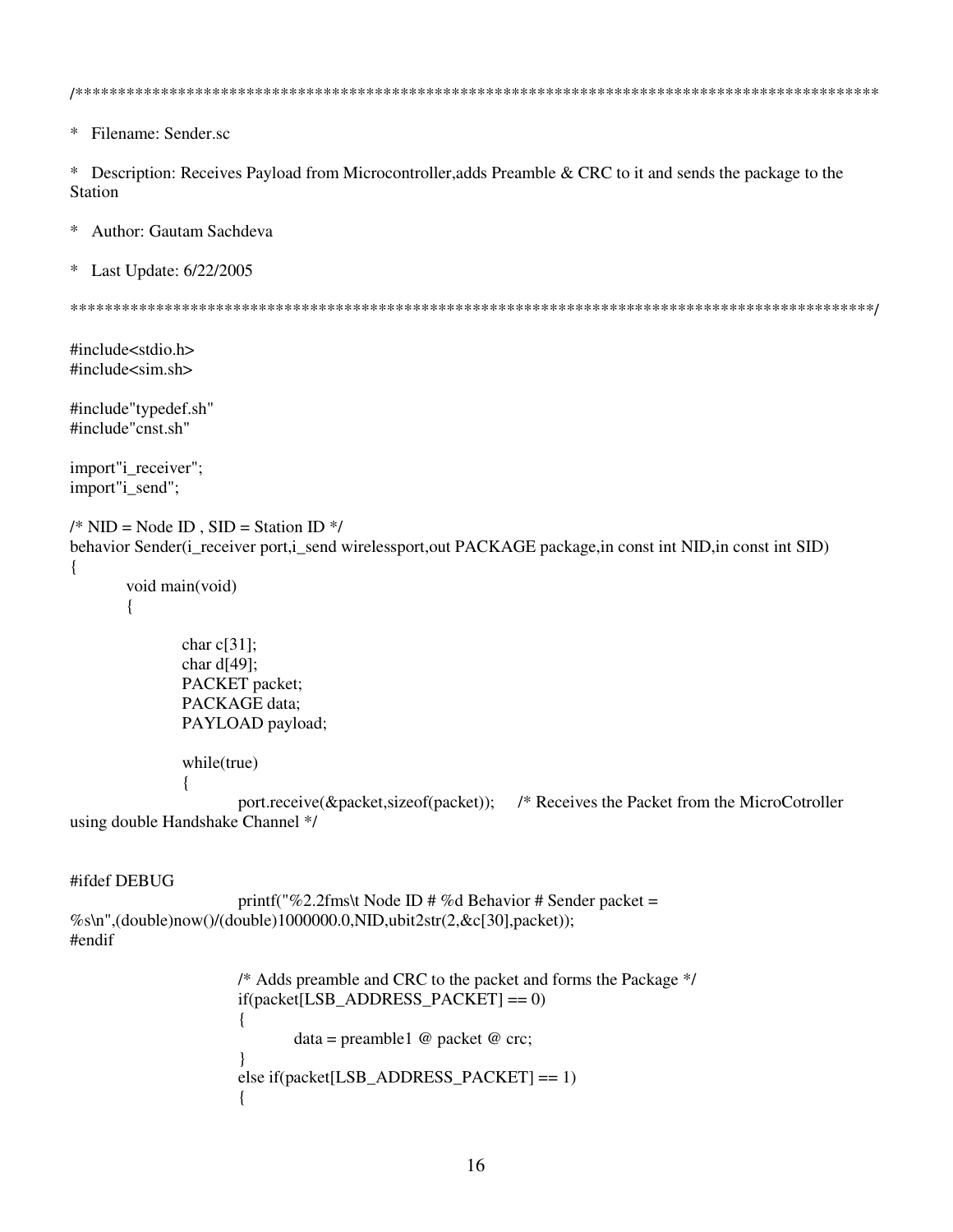data = preamble2 @ packet @ crc;

## }

## #ifdef DEBUG

printf("%2.2fms\t Node ID # %d Behavior # Sender package = %s\n",(double)now()/(double)1000000.0,NID,ubit2str(2,&d[48],data)); #endif

|  | $package = data;$<br>wirelessport.send(); | /* Transmits the Package to the Station */<br>/* Using Sigle Handshake Channel */ |
|--|-------------------------------------------|-----------------------------------------------------------------------------------|
|  |                                           |                                                                                   |

17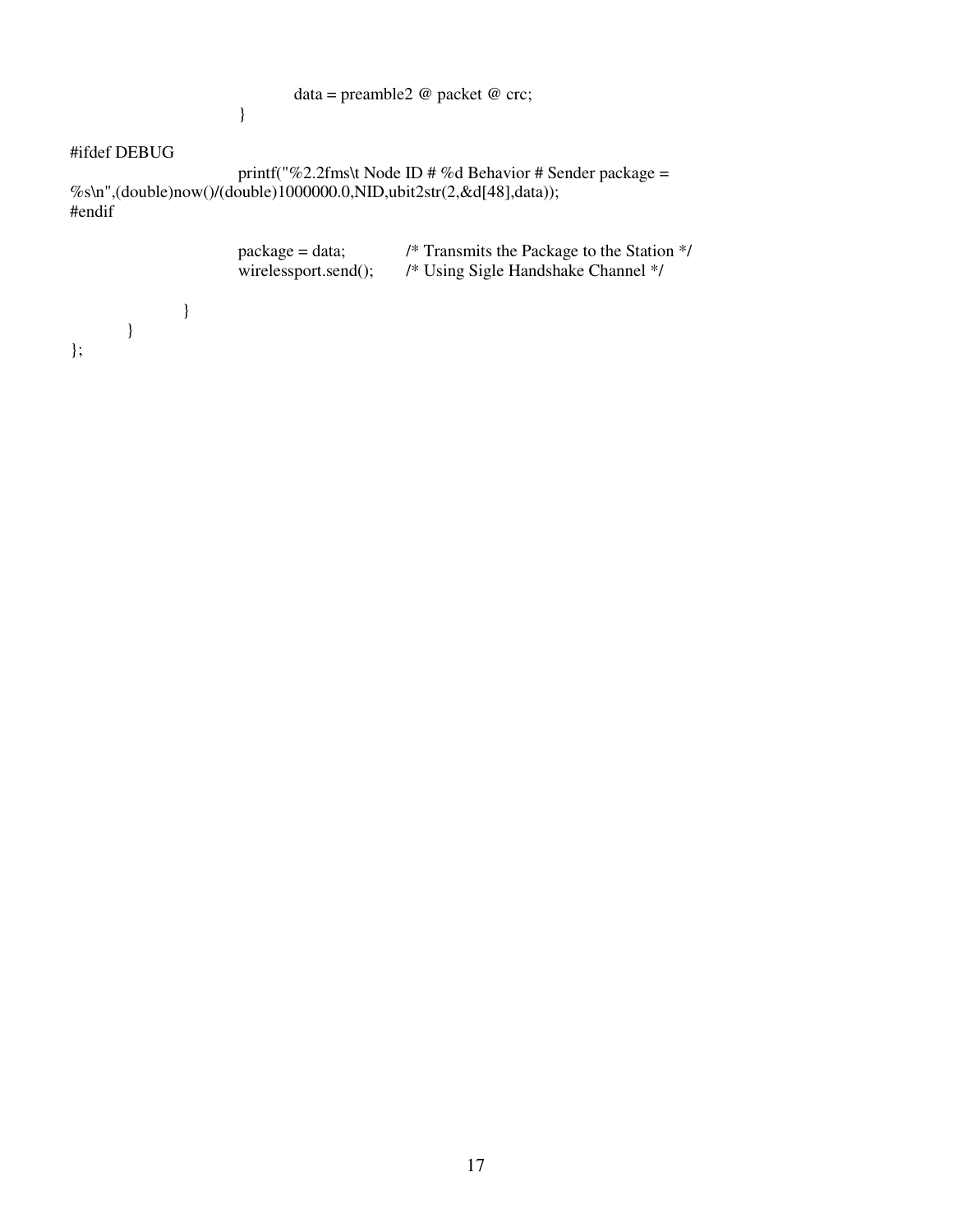- Filename: Node.sc  $\ast$
- $\ast$ Description: Contains Two ADC, Microcontroller and Sender
- Author: Gautam Sachdeva  $\ast$
- $\ast$ Last Update: 6/22/2005

#include<stdio.h> #include<sim.sh> #include<stdlib.h>

#include"typedef.sh" #include"cnst.sh"

import"c\_double\_handshake"; import"i\_send";

import"ADC"; import"Microcontroller"; import"Sender";

 $\}$ 

```
/* NID = Node ID, SID = Station ID */behavior Node(in double X,in double Y,i_send wirelessport, out PACKAGE package, in int const NID, in const int
SID)\left\{ \right.
```

```
c_double_handshake port;
unsigned bit[10] datax, datay;
ADC adc1(X,datax,NID,1,SID);
ADC adc2(Y,datay,NID,2,SID);
Microcontroller microcontroller(datax,datay,port,NID,SID);
Sender sender(port,wirelessport,package,NID,SID);
```

```
void main(void)
         par
         \{adc1.mainloop.main();
                  adc2.mainloop;
                  microcontroller.main();
                  sender.main();
         \}\}
```
 $/*$  Declares ADC's  $*/$ 

/\* Declares the Microcontroller \*/ /\* Declares the Sender  $*/$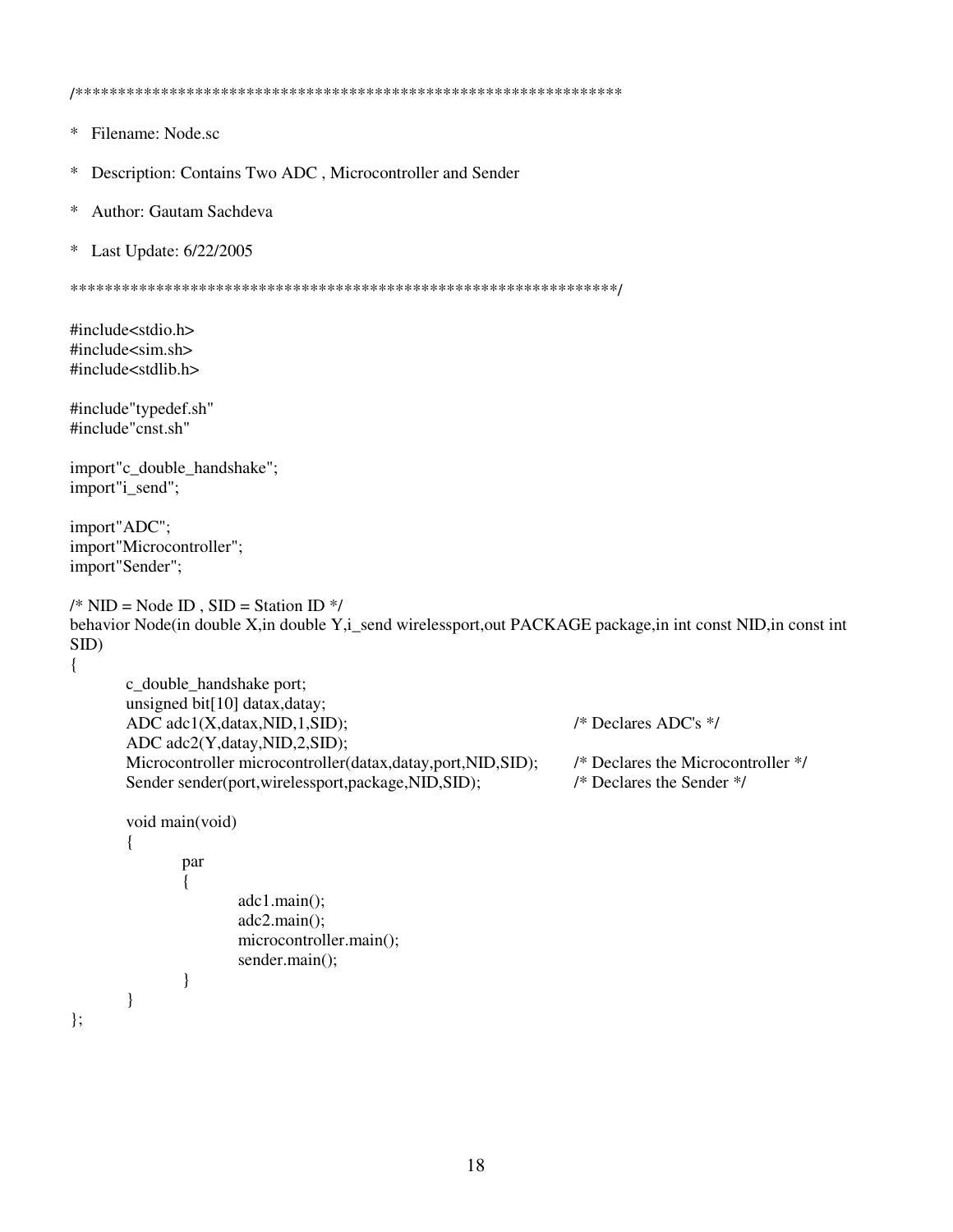```
\astFilename: Receiver.sc
  Description: Receives Package from Node, Checks the Address, Preamble and CRC of each Package
\ast\astAuthor: Gautam Sachdeva
\astLast Update: 6/22/2005
#include<stdio.h>
\#include\ltsim.sh>#include"cnst.sh"
#include"typedef.sh"
import"i_sender";
import"i receive";
/* SID = Station ID, RID = Receiver ID */behavior Receiver(i_receive wirelessport,in PACKAGE package,i_sender port,in const int SID,in const int RID)
\{void main(void)
      ∤
             char c[49];
             char e[9], f[11], g[21], h[11];
             PACKAGE data;
             PAYLOAD payload;
             ADDR addr1,addr;
             CRC crc1:
             PREAMBLE preamble;
                                      /* Assigns the address of the Station, each Package Address is
             addr1 = SID;* checked with the Station Address */
             while(true)
                                                         /* Receives the package through Single
                   wirelessport.receive();
Handshake Channel */
                   data = package;#ifdef DEBUG
                   printf("%2.2fms\t Station ID # %d Behavior # Receiver%d data =
%s\n",(double)now()/(double)1000000.0,SID,RID,ubit2str(2,&c[48],data));
#endif
                   preamble = data[MSB_PREAMABLE_PACKAGE:LSB_PREAMABLE_PACKAGE]; /*
Slices the Preamble from the Package */
                                                                      /* Checks the Preamble */
                   if (preamble == preamble1 || preamble == preamble2)\{
```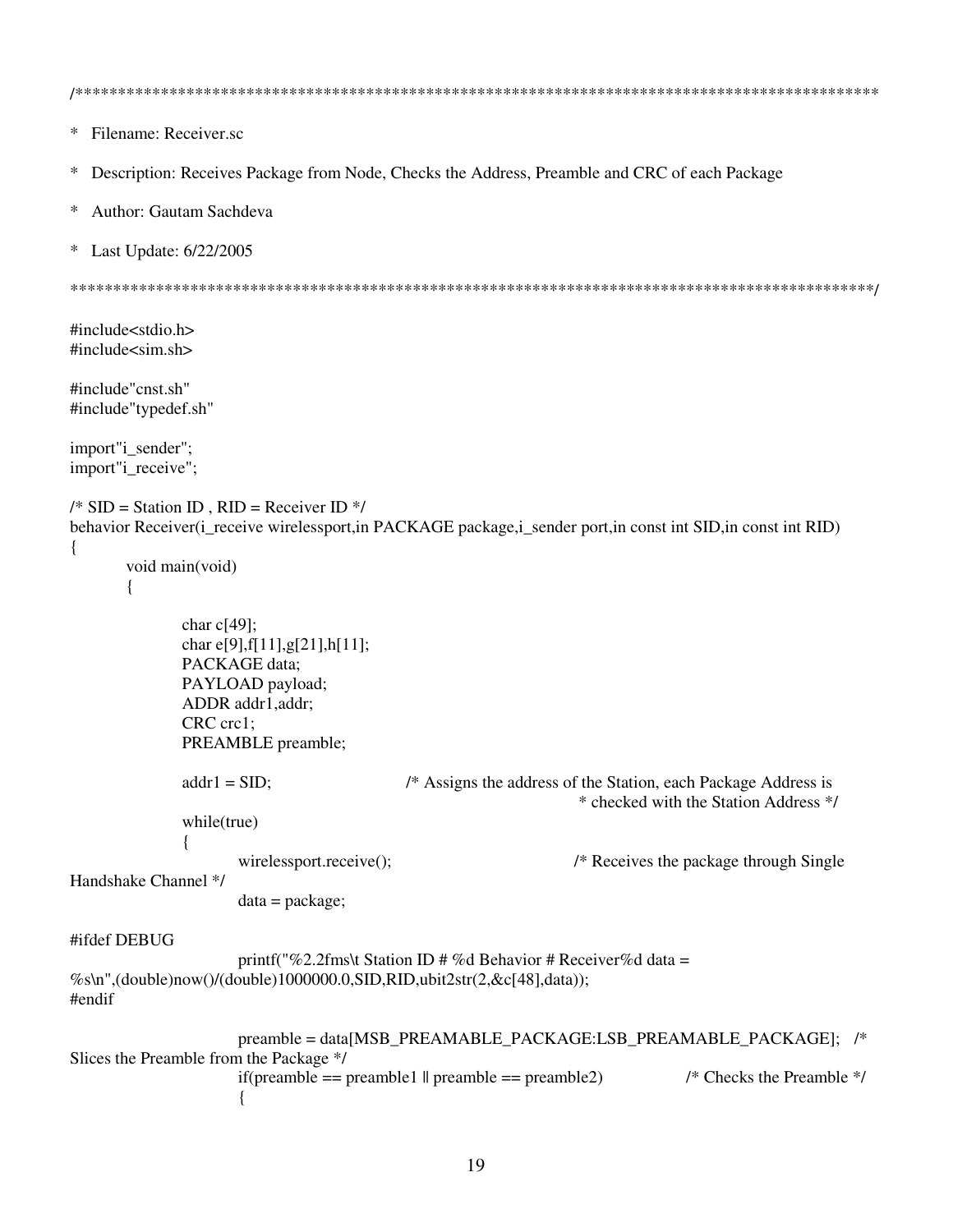addr = data[MSB\_ADDRESS\_PACKAGE:LSB\_ADDRESS\_PACKAGE]; /\* Slices the Address from the Package \*/  $if(addr == addr1)$  /\* Checks the Address \*/ { crc1 = data[MSB\_CRC\_PACKAGE:LSB\_CRC\_PACKAGE]; /\* Slices the CRC \*/  $if($ crc $1 =$ crc $)$  /\* Checks the CRC \*/ { payload = data[MSB\_PAYLOAD\_PACKAGE:LSB\_PAYLOAD\_PACKAGE]; /\* Slices the Payload \*/ port.send(&payload,sizeof(payload)); /\* Sends the payload to CPU \* if Preamble, Address & \* CRC are correct, using \* Double Handshake Channel \*/ } else printf("%2.2fms\t Station ID # %d Behavior # Receiver%d Packet received doesn't have correct CRC\n",(double)now()/(double)1000000.0,SID,RID); } else printf("%2.2fms\t Station ID # %d Behavior # Receiver%d Packet received doesn't have correct Address\n",(double)now()/(double)1000000.0,SID,RID); } else printf("%2.2fms\t Station ID # %d Behavior # Receiver%d Packet received doesn't have correct Preamble\n",(double)now()/(double)1000000.0,SID,RID); } } };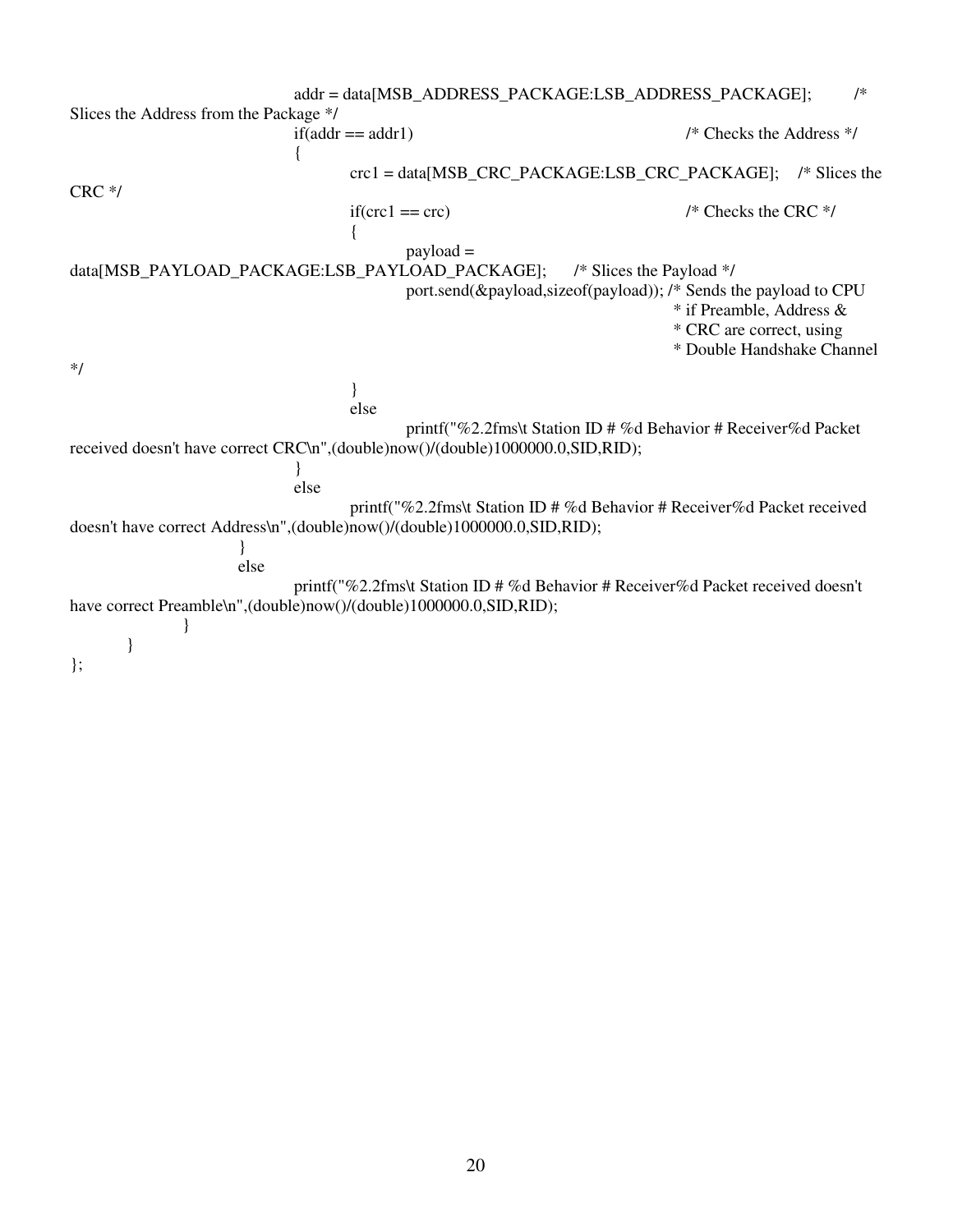```
\astFilename: CPU.sc
\astDescription: Receives Commands from Monitor, Payload from Receiver and provides the payload to the Monitor
  Author: Gautam Sachdeva
\ast\astLast Update: 6/22/2005
#include<stdio.h>
#include<sim.sh>
#include"cnst.sh"
#include"typedef.sh"
import"i tranceiver";
import"i receiver";
/* SID = Station ID */behavior CPU(i_tranceiver port,i_receiver port1,i_receiver port2,in const int SID)
\{void main(void)
      \{char c[21], d[21];
            PAYLOAD avgpayload1, avgpayload2;
            PAYLOAD payload1[10], payload2[10];
            int i, j;
            SAMPLE AX1, AY1, AX2, AY2;
            SAMPLE X1[10], Y1[10], X2[10], Y2[10];
            int NoOfSamples;
            port.receive(&NoOfSamples,sizeof(NoOfSamples));
                                                               /* Command Received from the
Monitor */
                                                               /* Monitor provides the No of
Samples that need to be
                                                                * Averaged before sending to the
MOnitor */
#ifdef DEBUG
            printf("%2.2fms\t Station ID # %d Behavior # CPU No Of Samples =
%d\n",(double)now()/(double)1000000.0,SID,NoOfSamples);
#endif
            while(true)
                   i = 0:
             ſ
                   AX1 = 0;
                                                               /* Contains the Average Value */
```
 $/*$  Initialize then to Zero in each

 $C$ ycle  $*/$ 

 $AY1 = 0$ ;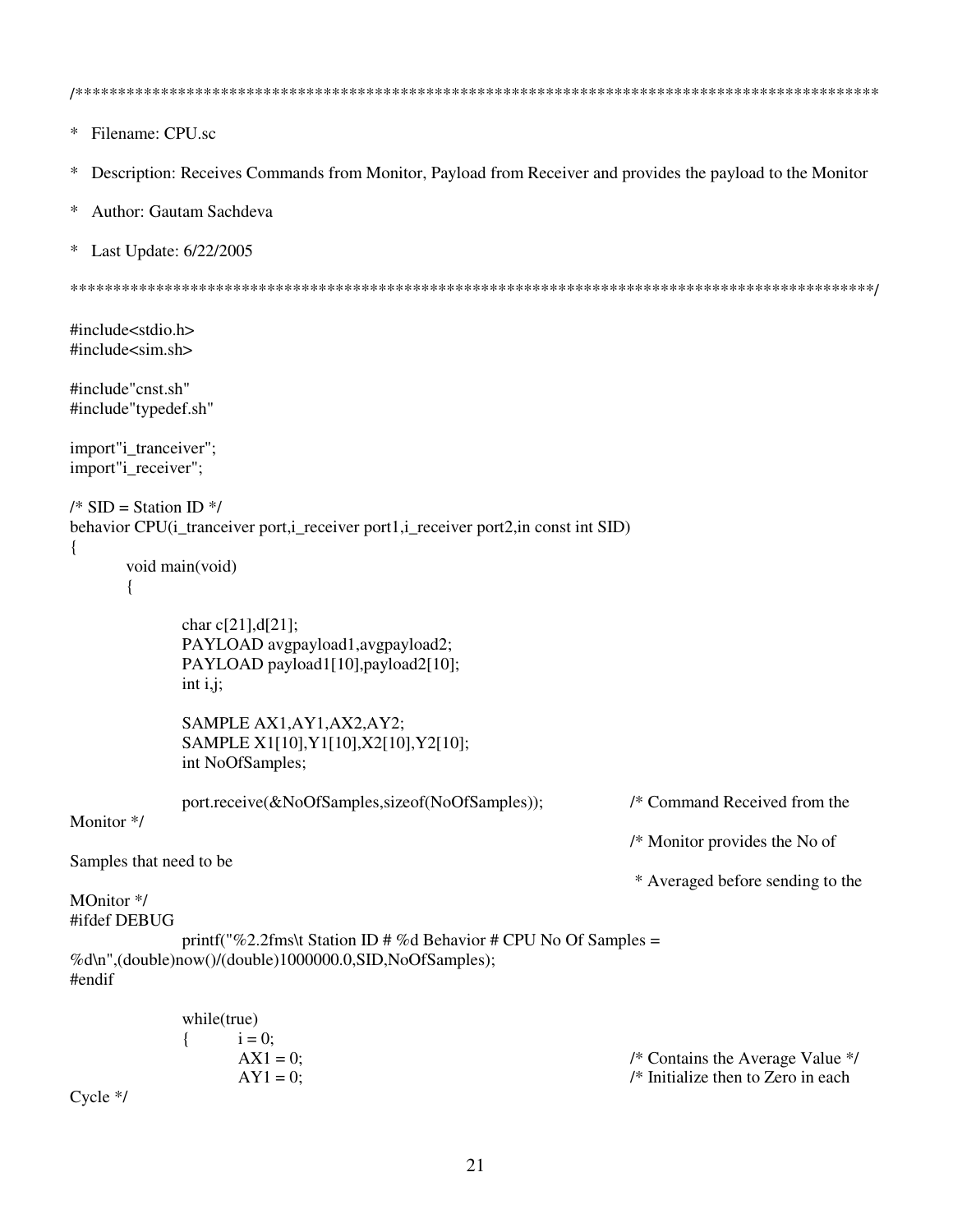$AX2 = 0$ ;  $AY2 = 0$ ; while(i < NoOfSamples) {

port1.receive(&payload1[i],sizeof(payload1[i])); /\* Payload from Two Receiver \*/ port2.receive(&payload2[i],sizeof(payload2[i]));

### #ifdef DEBUG

printf("%2.2fms\t Station ID # %d Behavior # CPU Payload1[%d] = %s Payload2[%d] = %s\n",(double)now()/(double)1000000.0,SID,i,ubit2str(2,&c[20],payload1[i]),i,ubit2str(2,&d[21],payload2[i])); #endif

X1[i] = payload1[i][MSB\_SAMPLE1\_PAYLOAD:LSB\_SAMPLE1\_PAYLOAD]; /\* Separates each Sample from Payload\*/ Y1[i] = payload1[i][MSB\_SAMPLE2\_PAYLOAD:LSB\_SAMPLE2\_PAYLOAD]; X2[i] = payload2[i][MSB\_SAMPLE1\_PAYLOAD:LSB\_SAMPLE1\_PAYLOAD]; Y2[i] = payload2[i][MSB\_SAMPLE2\_PAYLOAD:LSB\_SAMPLE2\_PAYLOAD];  $i++$ : } /\* Calculates the Average of the Received Samples \*/ for( $j=0$ ;  $j < i$ ;  $j++)$ {  $AX1 = AX1 + (X1[i]/NoOf Samples);$  $AY1 = AY1 + (Y1[i]/NoOf Samples);$  $AX2 = AX2 + (X2[i]/NoOf Samples);$  $AY2 = AY2 + (Y2[i]/NoOf Samples);$ } /\* Forms the payload again \*/ avgpayload1 =  $AX1 @ AY1;$ avgpayload2 =  $AX2 @ AY2$ ; port.send(&avgpayload1,sizeof(avgpayload1)); /\* Sends the Payload to the Monitor\*/ port.send(&avgpayload2,sizeof(avgpayload2)); } } };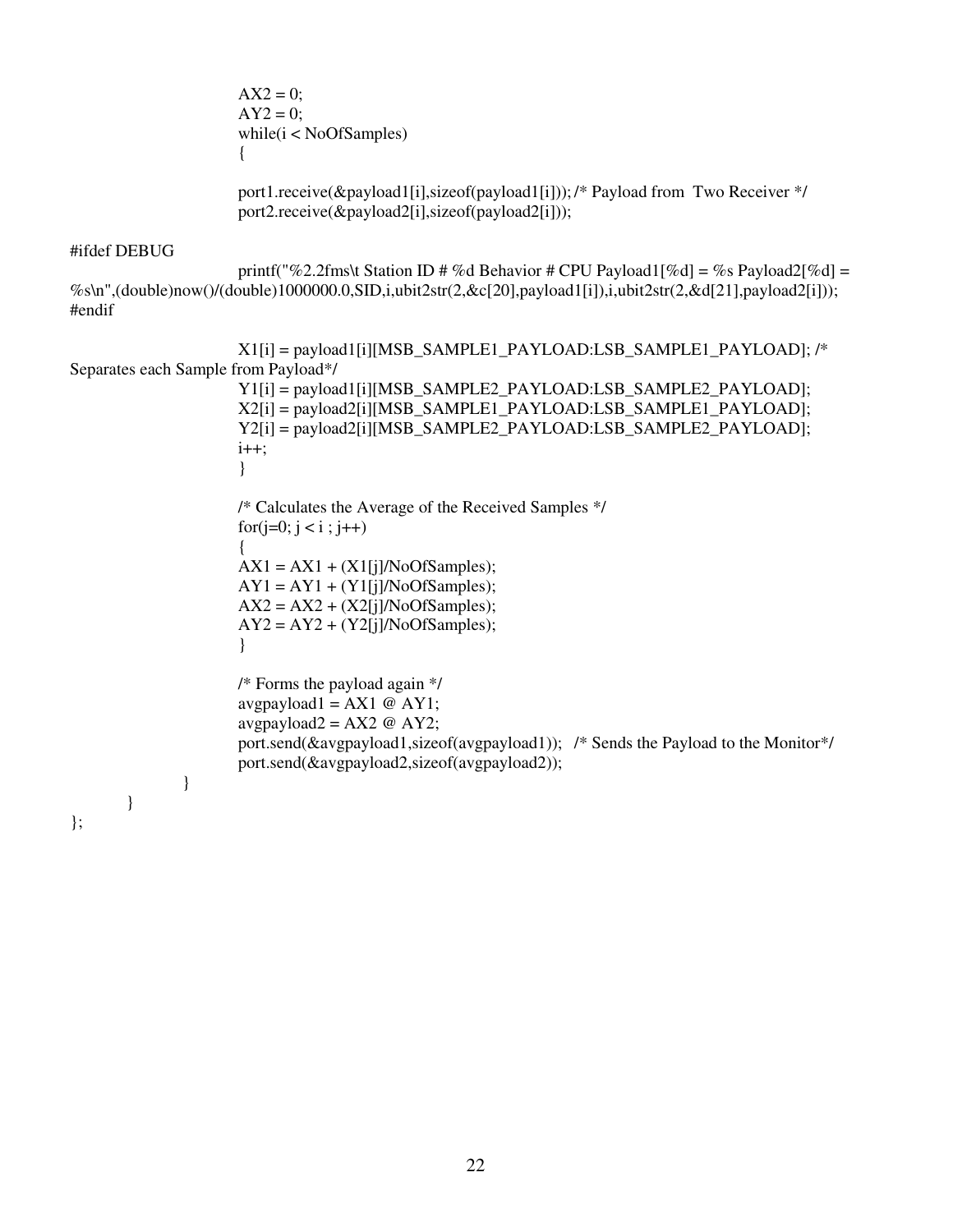/\*\*\*\*\*\*\*\*\*\*\*\*\*\*\*\*\*\*\*\*\*\*\*\*\*\*\*\*\*\*\*\*\*\*\*\*\*\*\*\*\*\*\*\*\*\*\*\*\*\*\*\*\*\*\*\*\*\*\*\*\*\*\*\*

- \* Filename: Station.sc
- \* Description: Contains Two receiver and a CPU
- \* Author: Gautam Sachdeva
- \* Last Update: 6/22/2005

\*\*\*\*\*\*\*\*\*\*\*\*\*\*\*\*\*\*\*\*\*\*\*\*\*\*\*\*\*\*\*\*\*\*\*\*\*\*\*\*\*\*\*\*\*\*\*\*\*\*\*\*\*\*\*\*\*\*\*\*\*\*\*\*/

#include<stdio.h> #include<sim.sh>

#include"cnst.sh" #include"typedef.sh"

import"c\_double\_handshake"; import"i\_tranceiver"; import"i\_receive";

}

}

};

import"Receiver"; import"CPU";

behavior Station(i\_tranceiver port,i\_receive wirelessport1,in PACKAGE package1,i\_receive wirelessport2,in PACKAGE package2,in const int SID)

```
{
```

```
c_double_handshake port1,port2;
Receiver receiver 1(wirelessport1,package1,port1,SID,1); /* Declares Two Receivers */
Receiver receiver2(wirelessport2,package2,port2,SID,2);
CPU cpu(port,port1,port2,SID); /* Declares the CPU */
void main(void)
{
      par
       {
```
receiver1.main(); receiver2.main(); cpu.main();

23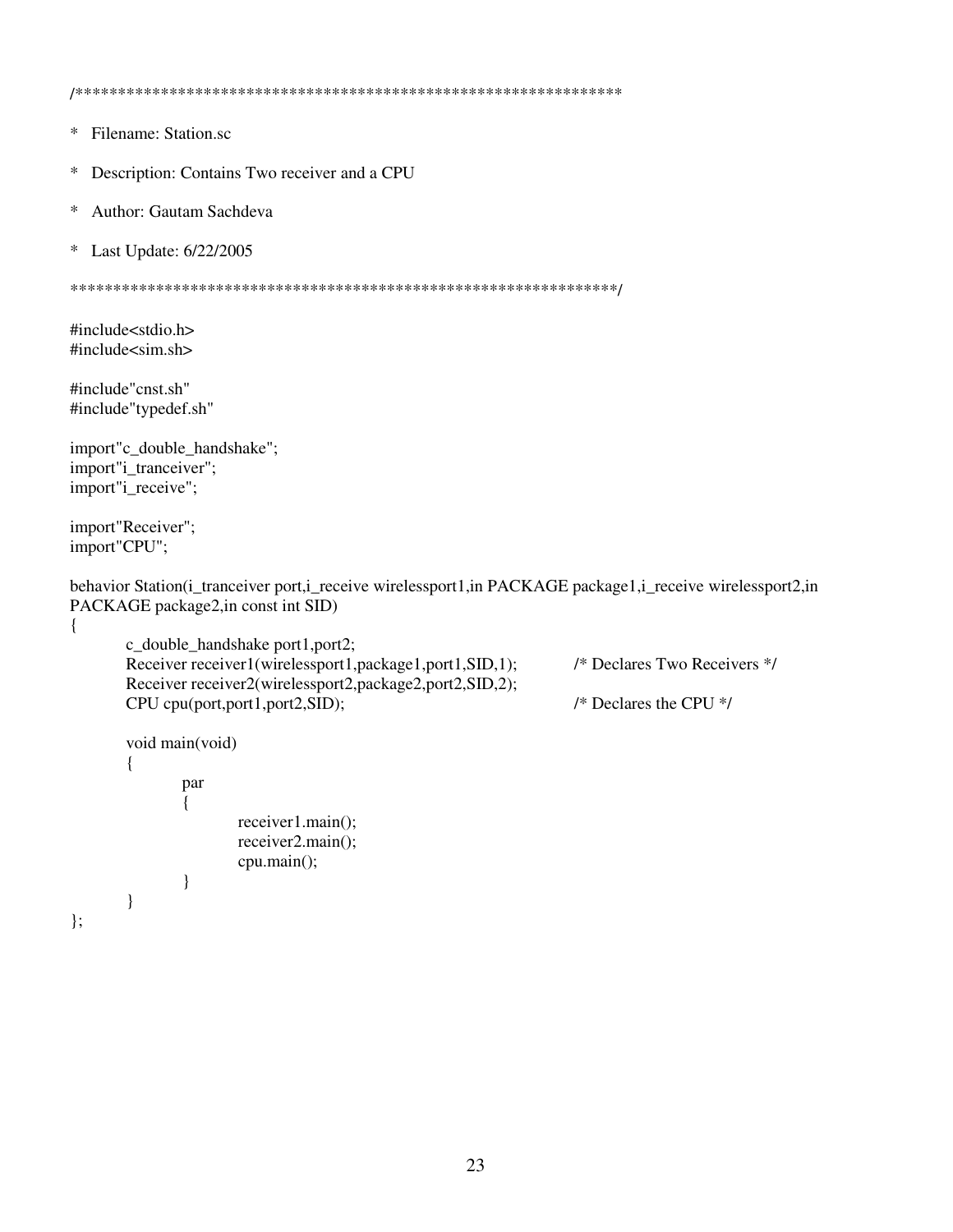/\*\*\*\*\*\*\*\*\*\*\*\*\*\*\*\*\*\*\*\*\*\*\*\*\*\*\*\*\*\*\*\*\*\*\*\*\*\*\*\*\*\*\*\*\*\*\*\*\*\*\*\*\*\*\*\*\*\*\*\*\*\*\*\*

- \* Filename: ECO.sc
- \* Description: Declares the complite Testbench for ECO System
- \* Author: Gautam Sachdeva
- \* Last Update: 6/22/2005

\*\*\*\*\*\*\*\*\*\*\*\*\*\*\*\*\*\*\*\*\*\*\*\*\*\*\*\*\*\*\*\*\*\*\*\*\*\*\*\*\*\*\*\*\*\*\*\*\*\*\*\*\*\*\*\*\*\*\*\*\*\*\*\*/

#include"cnst.sh" #include"typedef.sh"

#include<stdio.h>  $\#$ include $\lt$ sim.sh $>$ #include<stdlib.h>

```
import"c_double_handshake";
import"i_tranceiver";
import"c_handshake";
import"i_receive";
```
import"Stimulus"; import"Node"; import"Station"; import"Monitor";

## behavior Main

#### {

sim\_time time;

/\* For Two Nodes and One Station \*/ c\_handshake wirelessport1,wirelessport2; c\_double\_handshake port1; PACKAGE package1,package2; double X1,Y1,X2,Y2;

```
Stimulus stimulus1(X1,Y1,time,1); /* Declares Two Stimulus */
Stimulus stimulus2(X2,Y2,time,2);
Node node1(X1,Y1,wirelessport1,package1,1,1); /* Declares Two
```
#### Nodes \*/

Node node2(X2,Y2,wirelessport2,package2,2,1); Station station1(port1,wirelessport1,package1,wirelessport2,package2,1);/\* Declares a Station \*/<br>Monitor monitor1(port1,1);<br>/\* Declares a Monitor \*/ Monitor monitor1(port1,1);

/\* For Four Nodes and Two Station \*/

- /\* c\_handshake wirelessport3,wirelessport4;
	- c\_double\_handshake port2;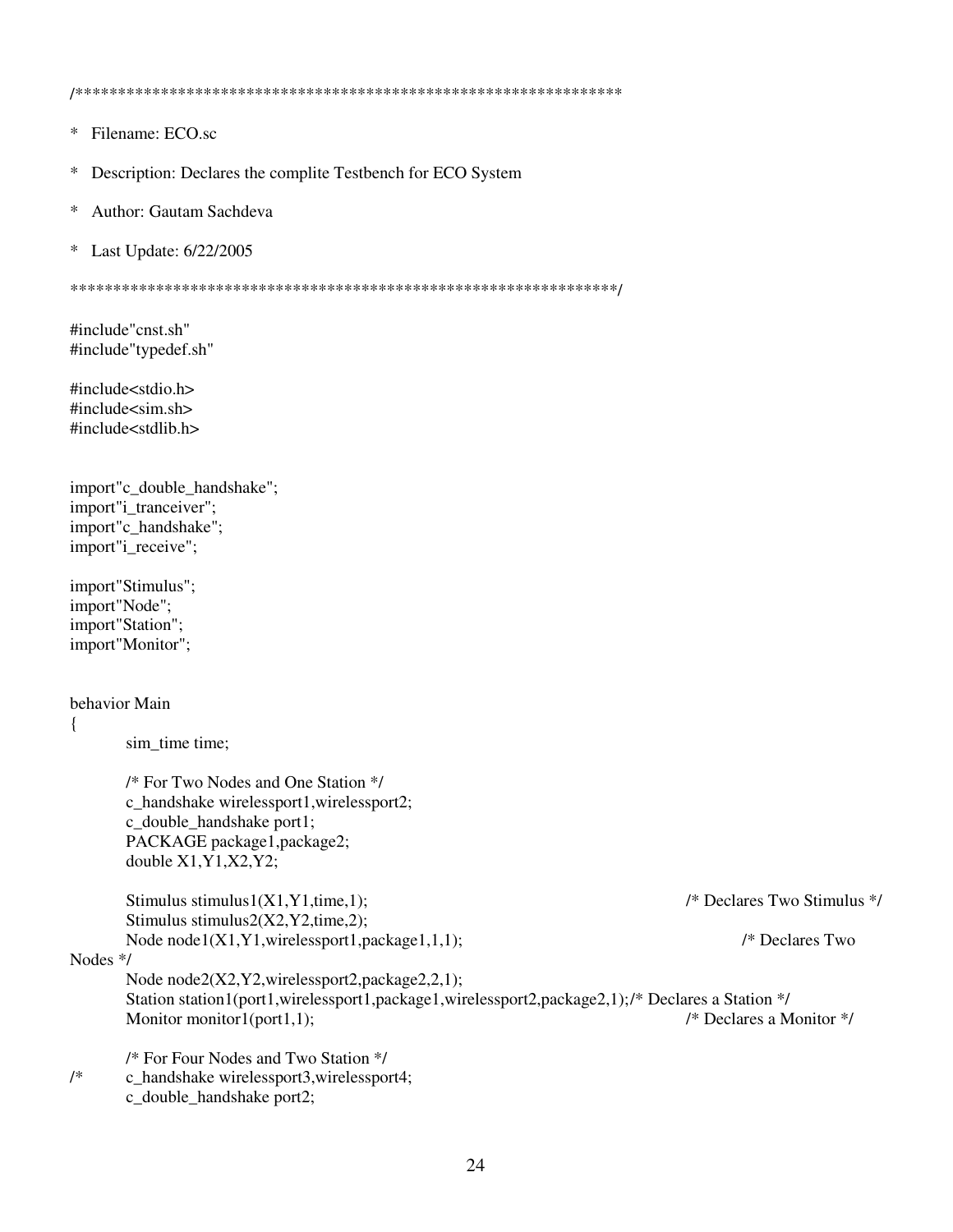PACKAGE package3,package4; double  $X3,\overline{Y3},\overline{X4},\overline{Y4}$ ;

/\*

\*/

};

```
Stimulus stimulus3(X3,Y3,time,3);
Stimulus stimulus4(X4,Y4,time,4);
Node node3(X3,Y4,wirelessport3,package3,3,2);
Node node4(X4,Y4,wirelessport4,package4,4,2);
Station station2(port2,wirelessport3,package3,wirelessport3,package3,2);
Monitor monitor2(port2,2); */
```

```
int main(int argc , char *argv[])
{
        if(\text{argc} == 2)
        {
                /* Running Time for Testbench is taken as a command-line argument */
                time = \text{atol}(\text{arg}(\text{1}));/* Runs the Testbench(ECO System) */
                par
                 {
                         stimulus1.main();
                         stimulus2.main();
                         node1.main();
                         node2.main();
                         station1.main();
                         monitor1.main();
                         stimulus3.main();
                         stimulus4.main();
                         node3.main();
                         node4.main();
                         station2.main();
                         monitor2.main();
                 }
        }
        else
                printf("No Argument Supplied\n");
        return(0);
}
```